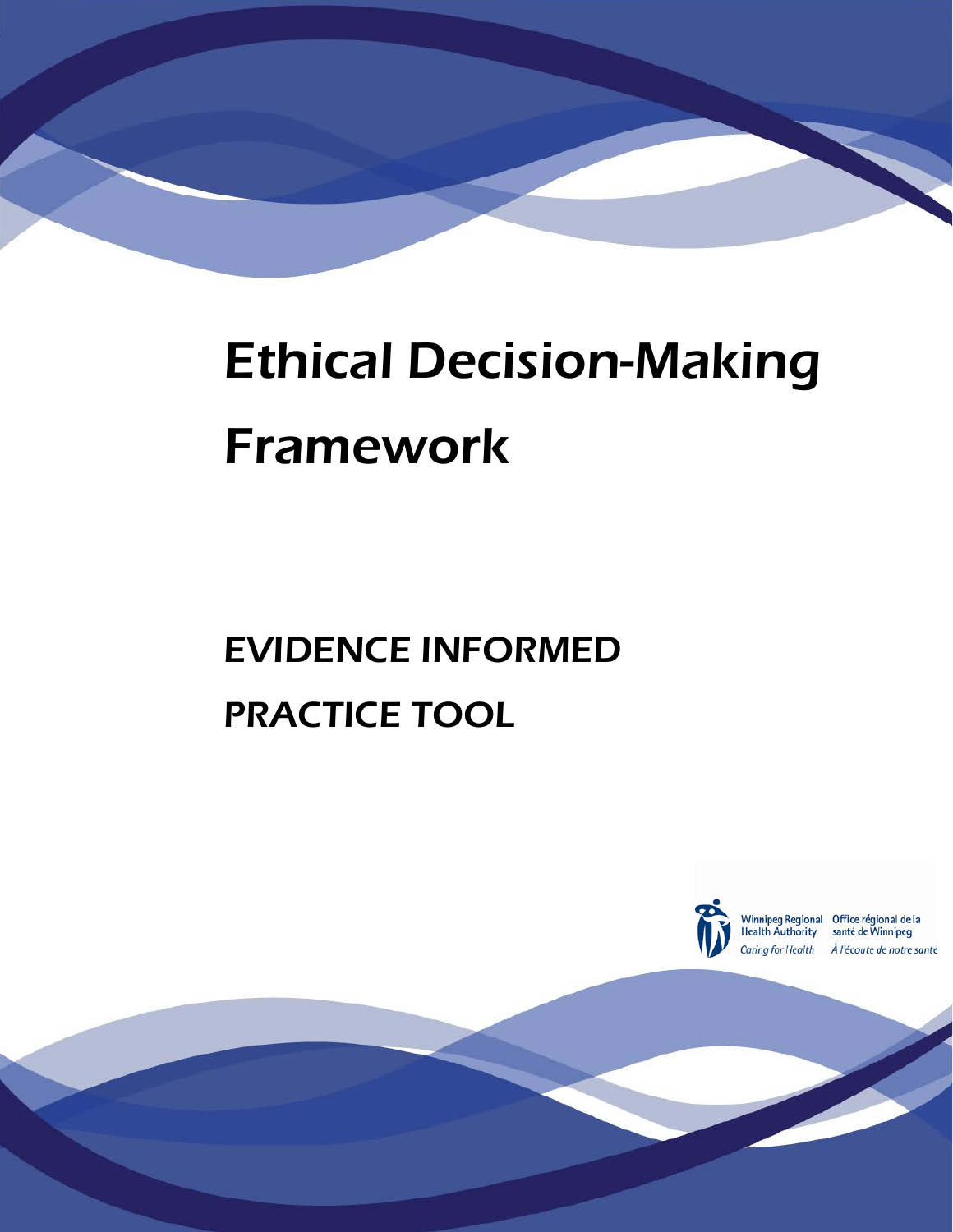© 2015 WRHA Ethics Services

Feel free to reproduce, but please retain reference and copyright information.

© WRHA Ethics Services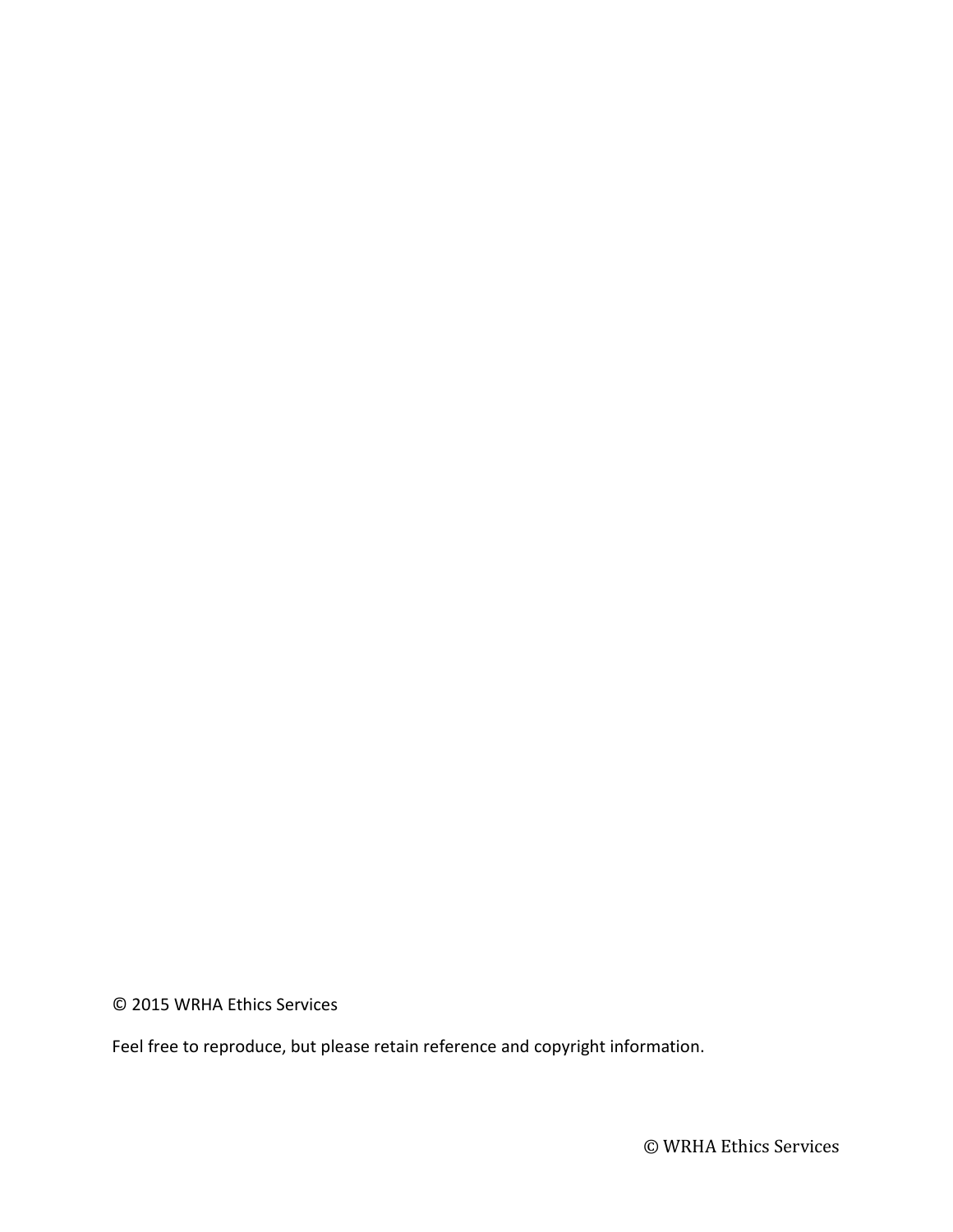# **TABLE OF CONTENTS**

| I.   |  |
|------|--|
| 1.   |  |
| 2.   |  |
| 3.   |  |
| 4.   |  |
| II.  |  |
| 5.   |  |
| a.   |  |
| b.   |  |
| c.   |  |
| 6.   |  |
| 7.   |  |
| 8.   |  |
| 9.   |  |
| 10.  |  |
| III. |  |
| 11.  |  |
| 12.  |  |
| IV.  |  |
| 13.  |  |
| 14.  |  |
| 15.  |  |
| 16.  |  |
| 17.  |  |
|      |  |
|      |  |
|      |  |
|      |  |
|      |  |
|      |  |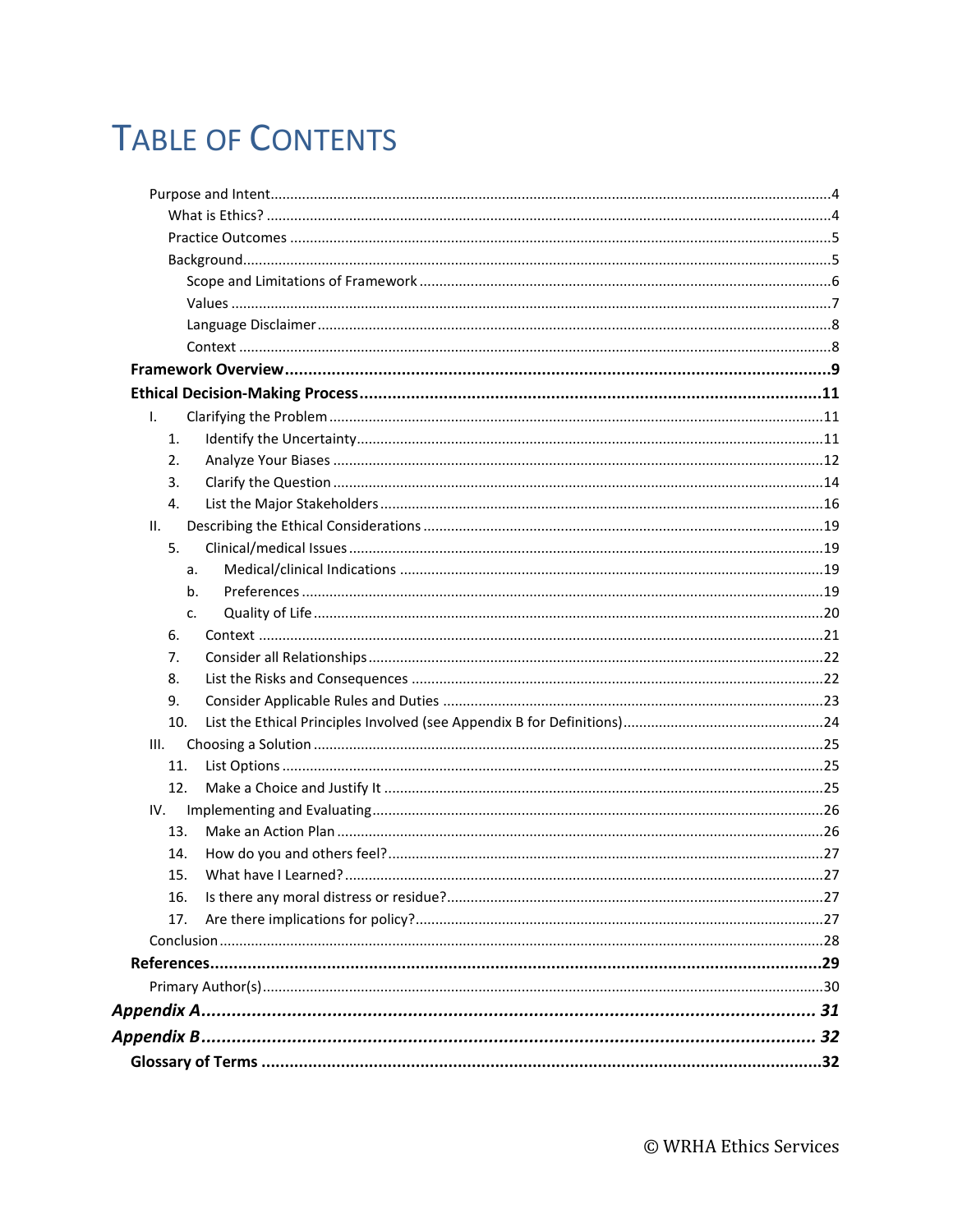### <span id="page-3-0"></span>**PURPOSE AND INTENT**

This framework is intended to be a resource for people who are faced with a difficult ethical decision. It is not a prescription or a care map. Rather, it is a guide to help individuals and teams have effective conversations to find ethical solutions to difficult problems, and prepare to engage in discussions with patients, clients, residents, families and staff. It is meant to be general enough to apply to most **values\*** conflicts in most health care settings, including acute care, community settings, long-term care, and administration. While it may not match everyone's decision-making style, it has been developed as a resource to help provide some clarity around most situations of ethical **uncertainty**.

#### <span id="page-3-1"></span>**WHAT IS ETHICS?**

**Ethics** is about ways in which we do, and should, treat each other. This extends from the 'bedside to the boardroom' and everywhere in between, and includes individuals as well as groups.

Determining what *should* be done can sometimes be challenging. This is where ethics, a systematic method for deciding right and wrong, can be of use. For example, while there may not always be one right choice, there will usually be a choice that is better than others. Using ethics-informed processes and analyses can help determine *which* is better, and provide a basis for explaining our decisions to others.

Ethical choices reflect the values of those involved in an ethical situation. They support patient/resident/client-centered care. They help health care providers manage and learn from some of the distress they experience from work they do. Ethical decision-making is an integral part of high-quality care. Tools and resources to support ethically sound decision-making help teams prepare for difficult conversations, and produce better outcomes for all involved.

Ethical situations can be hard to identify. They are different from clinical dilemmas, personality conflicts, and other difficult situations, even though they can cause similar emotions. The situations that benefit from the use of an ethical decision-making tool like this one involve disagreements between the values of the people in the situation. These differences become problems if a choice needs to be made about which values are most important.

\_\_\_\_\_\_\_\_\_\_\_\_\_\_\_\_\_\_\_\_\_\_\_\_\_\_\_\_\_\_

<sup>\*</sup> Words in **bold** are defined in the Glossary (Appendix B).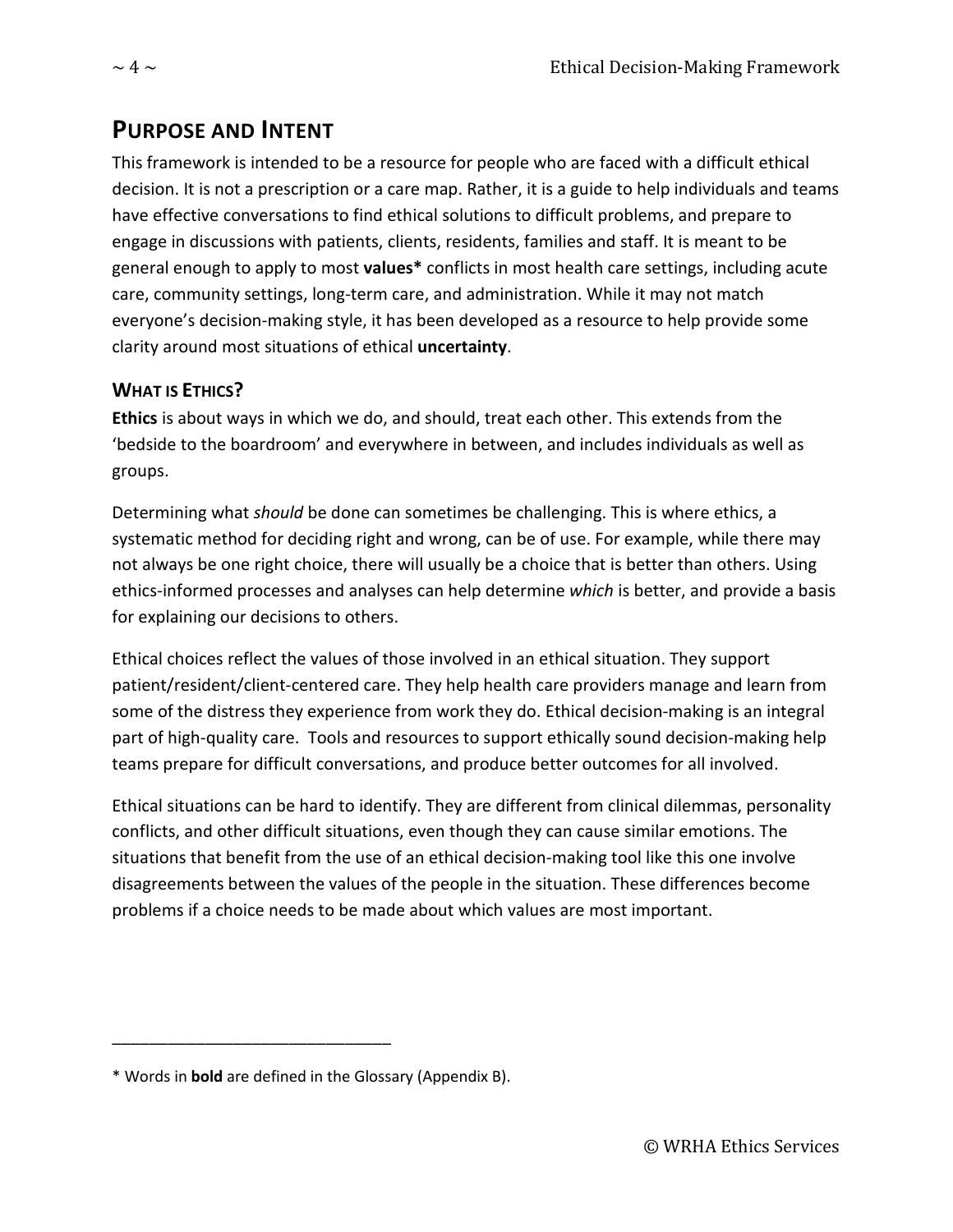It can also be challenging to know who, in the end, gets to make the final decision. In clinical cases, the choice generally belongs to the patient/resident/client or their family. When a decision belongs to a team, a consensus must be built, often in the context of vastly different (and strong) opinions. Other times, the decision has been made that a team finds difficult. A framework can help to clarify the values and concepts, and to resolve some of the associated **moral distress**. Occasionally, a tool like this can be helpful for personal decisions. Determining the main decision-maker will clarify the issue, and whose interests the decision most affects.

#### <span id="page-4-0"></span>**PRACTICE OUTCOMES**

The goals of using an ethical decision-making framework are to:

- ♦ Identify situations that would benefit from consideration of ethical implications
- ♦ Apply a systematic method for making a difficult decision
- ♦ Promote discussion of ethically relevant considerations with all relevant stakeholders, including the patient/client/resident and family
- ♦ Work toward an acceptable solution or decision that best represents the person's wishes, balanced against ethical considerations such as policy, professional standards, and best interests.

#### <span id="page-4-1"></span>**BACKGROUND**

We know that involving a mediator, facilitator or clinical ethics consultant early can help prevent a difficult situation from escalating, but the reality is that many areas do not have access to these services. This framework was developed to help you think through a difficult situation in a logical way and support your goal of providing the best care possible. You can use this framework on your own, with a colleague or your team.

When we face ethical questions in our work, they can cause significant distress and have an impact on all of the people involved. They may be rooted in clinical practice and systems of care, in how the organization functions and makes decisions, or in how agencies and systems outside of the organization interact with the individual seeking or receiving care, and his or her situation.

It is common for people working in health care to encounter difficult situations. We believe that it can be very helpful to have reliable resources and strategies that support good decisions when faced with **uncertainty**. An ethical decision-making framework is the place to start.

A review of the literature reveals a number of studies that demonstrate improvements in the quality of the decision-making process, teamwork, awareness of the ethical dimensions of a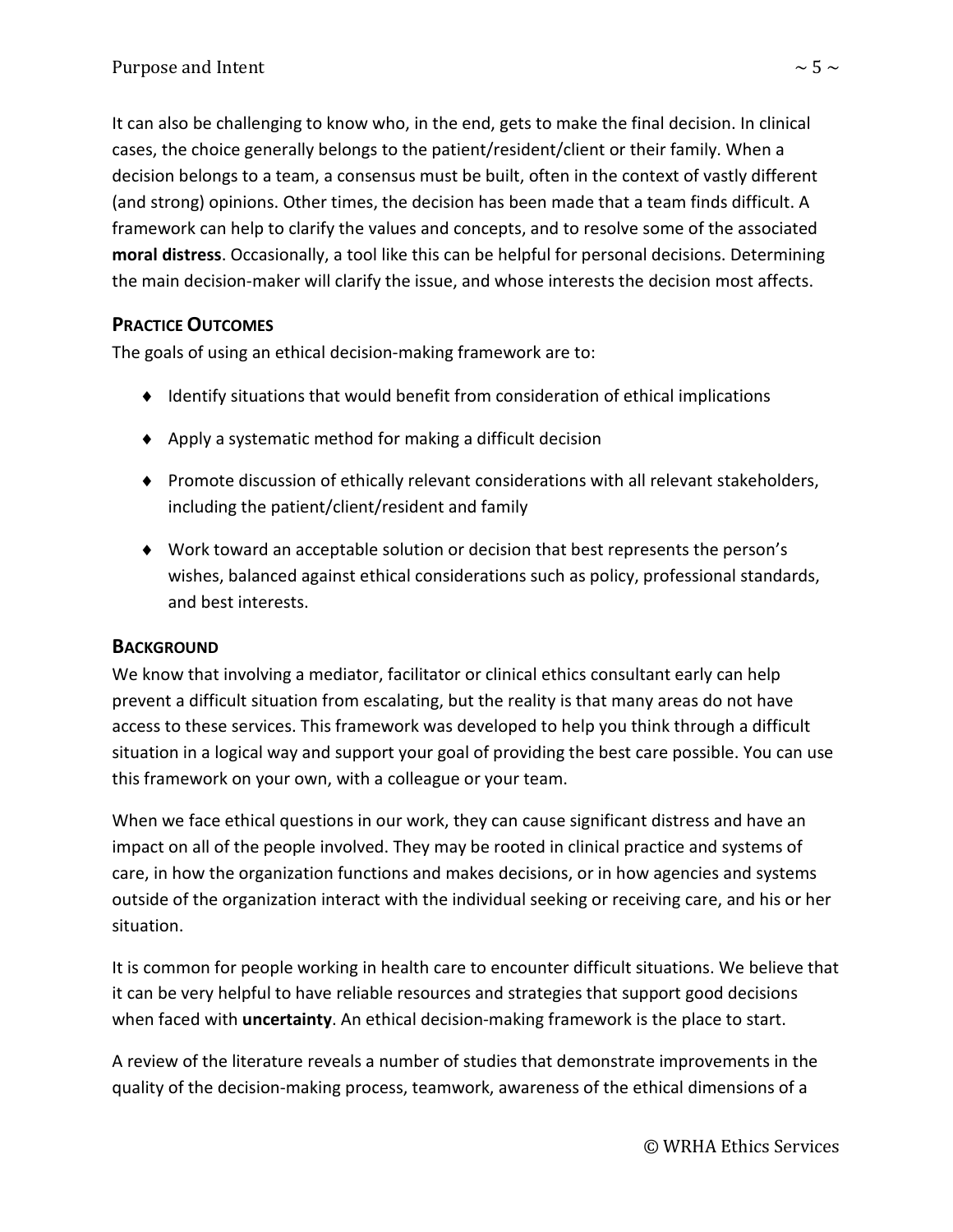clinical scenario, and understanding the links between ethics theory and clinical practice<sup>1-3</sup>. In difficult situations, the use of an ethical framework can reduce suffering for patients/clients/residents, their families<sup>1,</sup> and the staff involved.

This framework has developed as a Practice Guide for staff in Manitoba's health care system, based on the available evidence, and expert opinion, as indicated by the common use of ethical decision-making frameworks in health care. It is an amalgamation of several excellent tools that are in use across Canada<sup>4-9</sup>, which were developed and tested by academic and clinical ethicists.

Decision-making frameworks help people identify all relevant stakeholders, and to have systematic and thorough discussions so nothing important is missed or forgotten. They can also help address some of the moral distress that goes along with difficult ethical situations, by ensuring a good process is followed and a decision is made that everyone can understand and live with, even when they might not agree 100%.

In many situations where ethical uncertainty is identified in a direct care situation, the patient/resident/client and family will be included in the discussion to the extent they wish. At times, when the uncertainty is confined to the team's response to a situation, it may be appropriate to work through the framework without the direct involvement of the patient/client/resident/family. For non-clinical situations, a framework can also help to clarify questions and concepts, and ensure all relevant factors have been covered. In the end, a framework can help everyone feel comfortable that everything was discussed *and* the best possible decision was made, in this particular circumstance.

The steps in this framework do not necessarily need to be followed in order. Nor will all apply in every situation. The questions and considerations listed under each step are a guide – you may find some don't apply, while other things that are not listed need to be explored in depth. Not all steps or questions will be relevant to your case. Feel free to skip over steps that don't seem to fit with the situation you are working on. As long as you give some thought to each step, you will have covered all the major considerations.

#### <span id="page-5-0"></span>*SCOPE AND LIMITATIONS OF FRAMEWORK*

This guideline should help you find the most ethical solution to an **ethical conflict**, most of the time. It is possible that not everyone involved will agree with the chosen solution, but it is important that **stakeholder**s can at least support the plan. Keep in mind that sometimes the most ethical choice is to do nothing.

The framework will not tell you the answer. The answer will only become known through systematic and thorough discussion and consideration. For this reason, try to use this guide collaboratively if at all possible. Talking through the decision with a colleague or supervisor may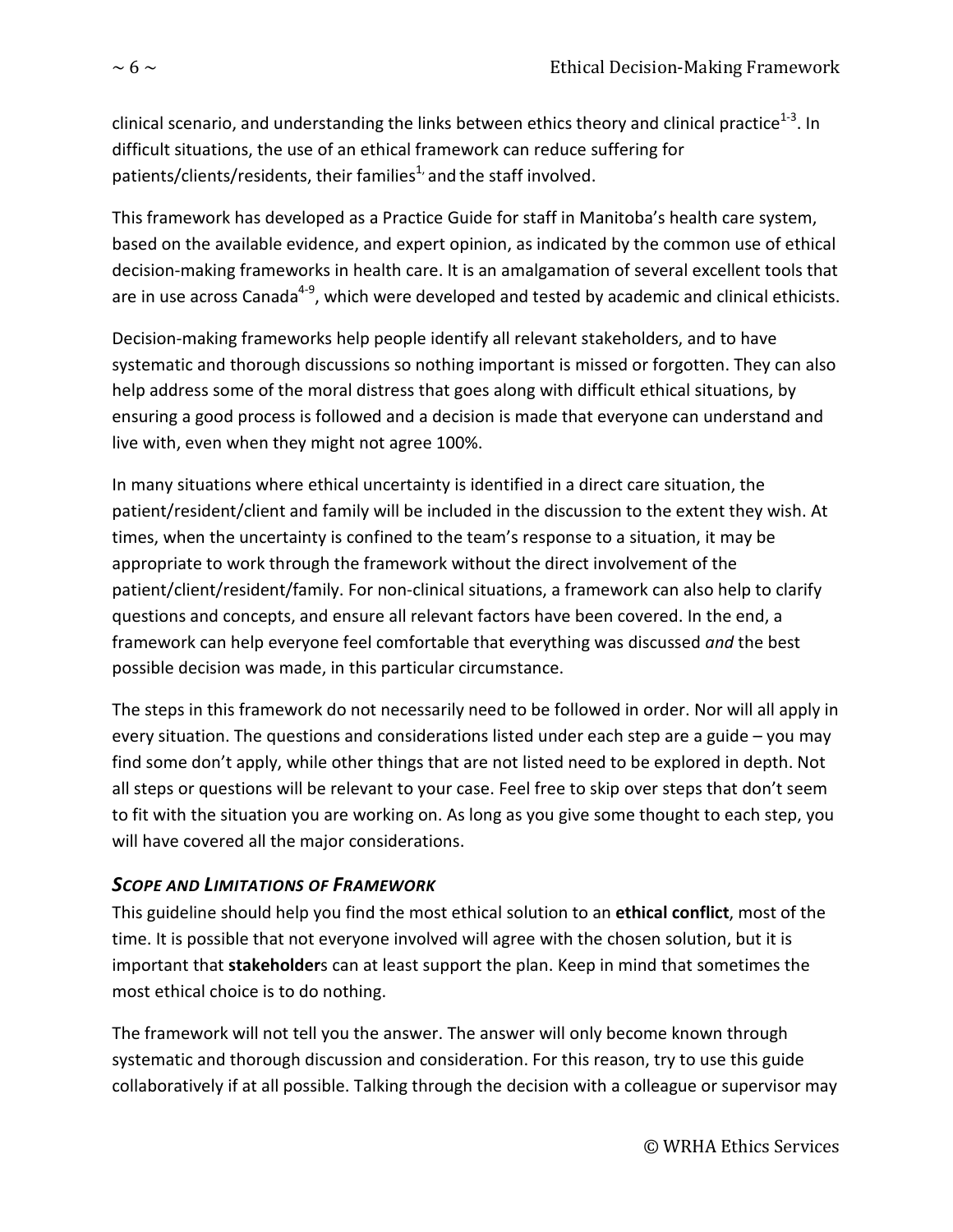produce a better solution than thinking through it on your own. Ensure the patient/client/resident and family are involved where applicable. Although we recommend using the tool in a group setting, often the responsibility for implementing a decision falls to one person. That person must have a thorough understanding of the rationale for the decision, and be able to acknowledge it is the most ethical choice. Make sure the decision-maker is identified and plays a central role in the discussion.

#### <span id="page-6-0"></span>*VALUES*

No matter what option is being discussed, any viable solution to an ethical situation will need to reflect the **values** of all parties involved. This can be challenging when values are incompatible or when differences of opinion exist on how they should be ranked. It is critically important to understand what values influence you, and what needs to be respected or upheld as options are being considered.

#### *Corporate*

Know and understand your organization's stated values. Regional health authorities and health service organizations each have a mission, vision, and value statement. Sites, facilities and programs within the larger organization may also have additional values. Some facilities are faith-based, and ethical solutions in those facilities will need to reflect the values of that particular faith. Most health organizations in Manitoba have a Declaration of Patient Values, as determined through extensive consultation with patients, clients, residents and family members. These must be considered in any decision.

#### *Professional*

Actions taken by members of a profession must be consistent with the values set out in the profession's code of ethics. See Appendix A for a list of values from the Colleges of a sample of health professions.

#### *Personal*

Staff, clients/patients/residents and families will always bring their own personal values to a discussion. It is important to identify and consider the perspectives and goals of each person who might be affected by the decision. Some people's perspectives and goals will carry more weight than others. Think about why that might be. Think about how each person's values may be reconciled with others'.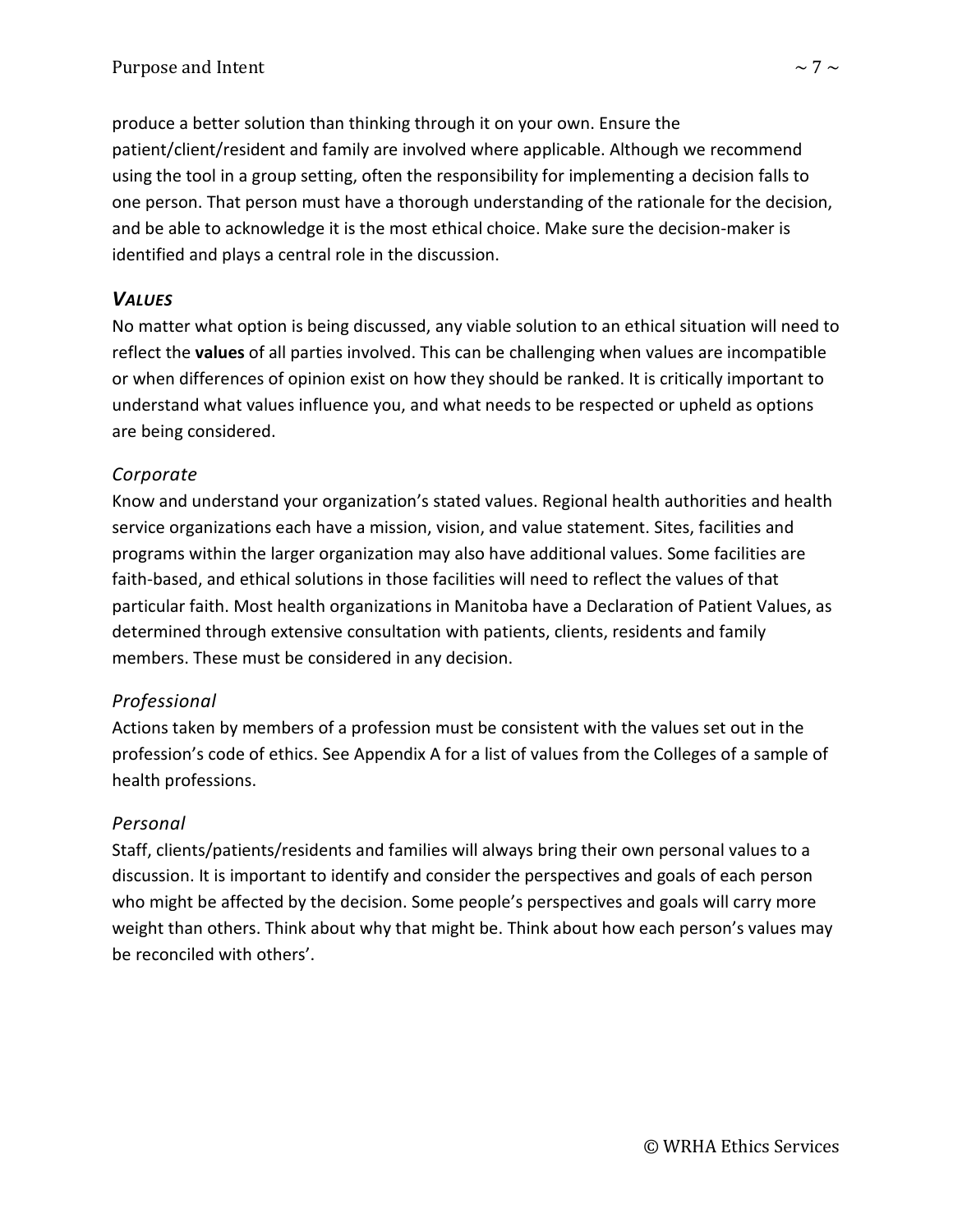#### <span id="page-7-0"></span>*LANGUAGE DISCLAIMER*

The Winnipeg Health Region is vast and diverse, and it is difficult to find language that encompasses all areas and aspects of care at the same time. For this reason, we will use the terms *person, people,* and *individual* throughout the document. These terms are intended to include any actual or potential recipient of care, including patients, clients, residents, and their families. We also intend for it to include anyone providing care or working in any capacity within the system, such as professional and paraprofessional clinical staff, physicians, allied health professionals, support staff, volunteers, people working in non-clinical positions, managers and administrators.

#### <span id="page-7-1"></span>*CONTEXT*

We acknowledge that the contexts where care is provided vary considerably across the organization. Ethical priorities are often different in primary care than in tertiary care, in community care than in long term care, in home care than in acute care, in palliative care than in critical care. Each of these contexts will have its own special challenges that may not be shared by other sectors, where choices and solutions are affected by geography, the population of people receiving care, or the setting where the situation is occurring. This framework is applicable in any of these contexts. Users are encouraged to consider engaging stakeholders across sectors and outside of the organization, where their input will contribute to a thorough process of conflict resolution (e.g. First Nations communities, Manitoba Housing, Fire & Paramedic Services, Family Services, Public Trustee and Guardian, etc.).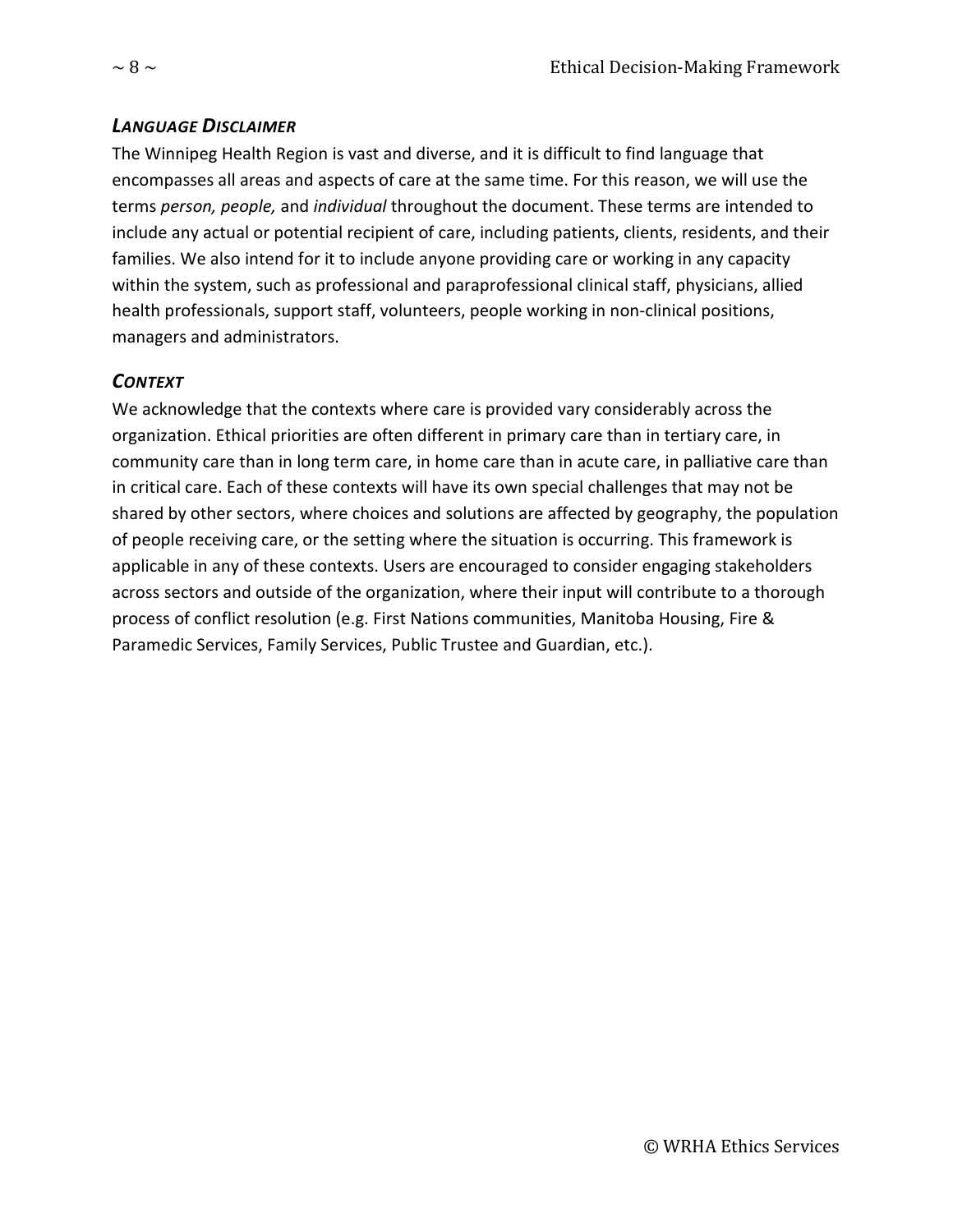# **SECTION ONE**

#### <span id="page-8-0"></span>*FRAMEWORK OVERVIEW*

# ETHICAL DECISION-MAKING PROCESS

#### **I. CLARIFYING THE PROBLEM**

- **1. IDENTIFY THE UNCERTAINTY**
- **2. ANALYZE YOUR BIASES**
- **3. CLARIFY THE QUESTION**
- **4. LIST THE MAJOR STAKEHOLDERS**

### **II. DESCRIBING THE ETHICAL CONSIDERATIONS**

- **5. CLINICAL/MEDICAL ISSUES\***
	- a. Clinical/Medical Indications
	- b. Preferences
	- c. Quality of Life
- **6. CONTEXT**
- **7. LIST THE RISKS AND CONSEQUENCES**
- **8. CONSIDER APPLICABLE RULES AND DUTIES**
- **9. LIST THE ETHICAL PRINCIPLES INVOLVED**

#### **III. CHOOSING A SOLUTION**

**10.LIST OPTIONS**

\_\_\_\_\_\_\_\_\_\_\_\_\_\_\_\_\_\_\_\_\_\_\_\_\_\_\_\_\_\_

- **11.CONSIDER ALL RELATIONSHIPS**
- **12.MAKE A CHOICE AND JUSTIFY IT**

#### **IV. IMPLEMENTING AND EVALUATING**

- **13.MAKE AN ACTION PLAN**
- **14.HOW DO YOU AND OTHERS FEEL?**
- **15.WHAT HAVE I LEARNED?**
- **16.IS THERE ANY MORAL DISTRESS OR RESIDUE?**
- **17.ARE THERE IMPLICATIONS FOR POLICY?**

<sup>\*</sup> Adapted from Jonsen, Seigler & Winslade (2010). *Clinical Ethics*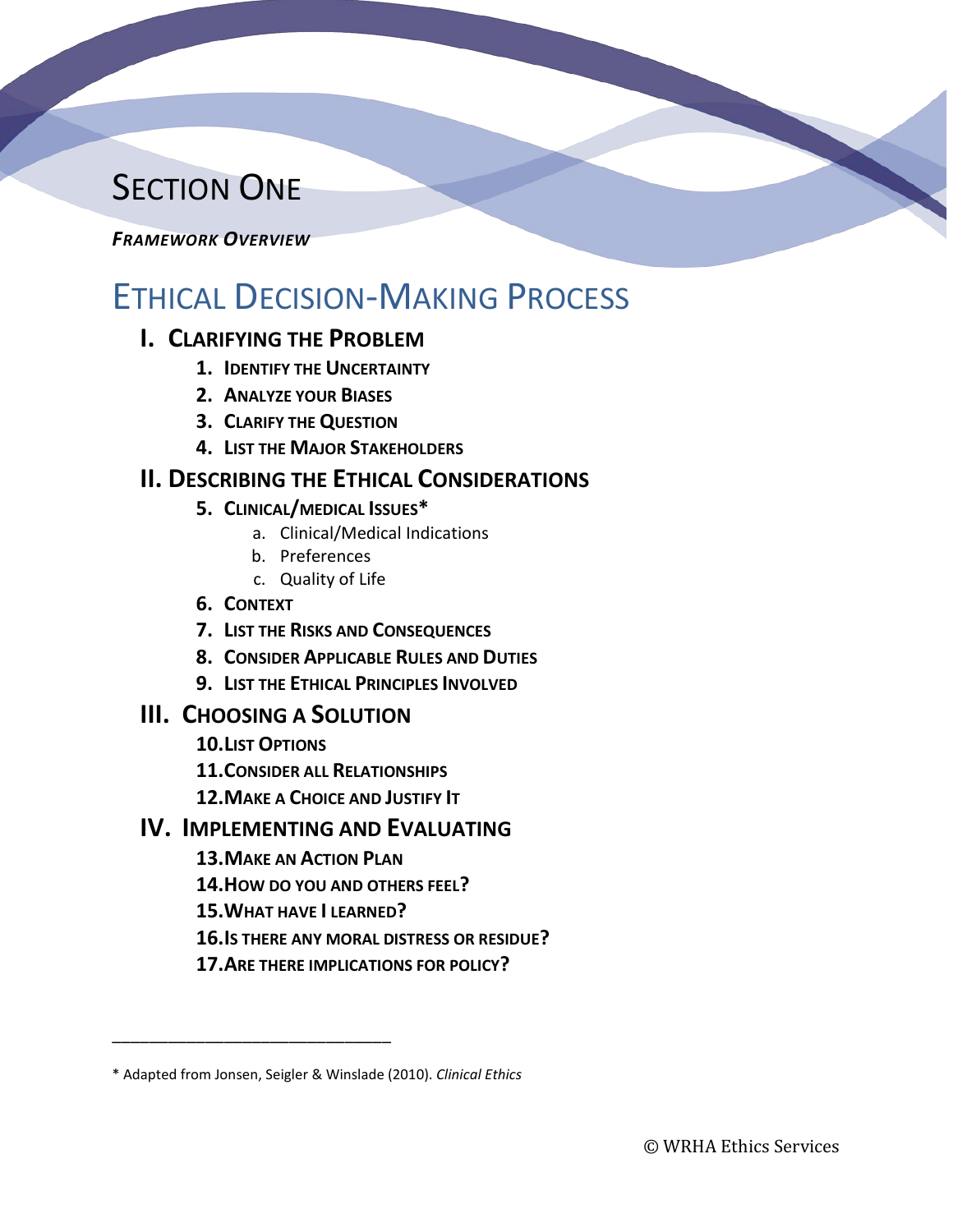# **Ethical Decision Making**



\*These terms are defined in the Glossary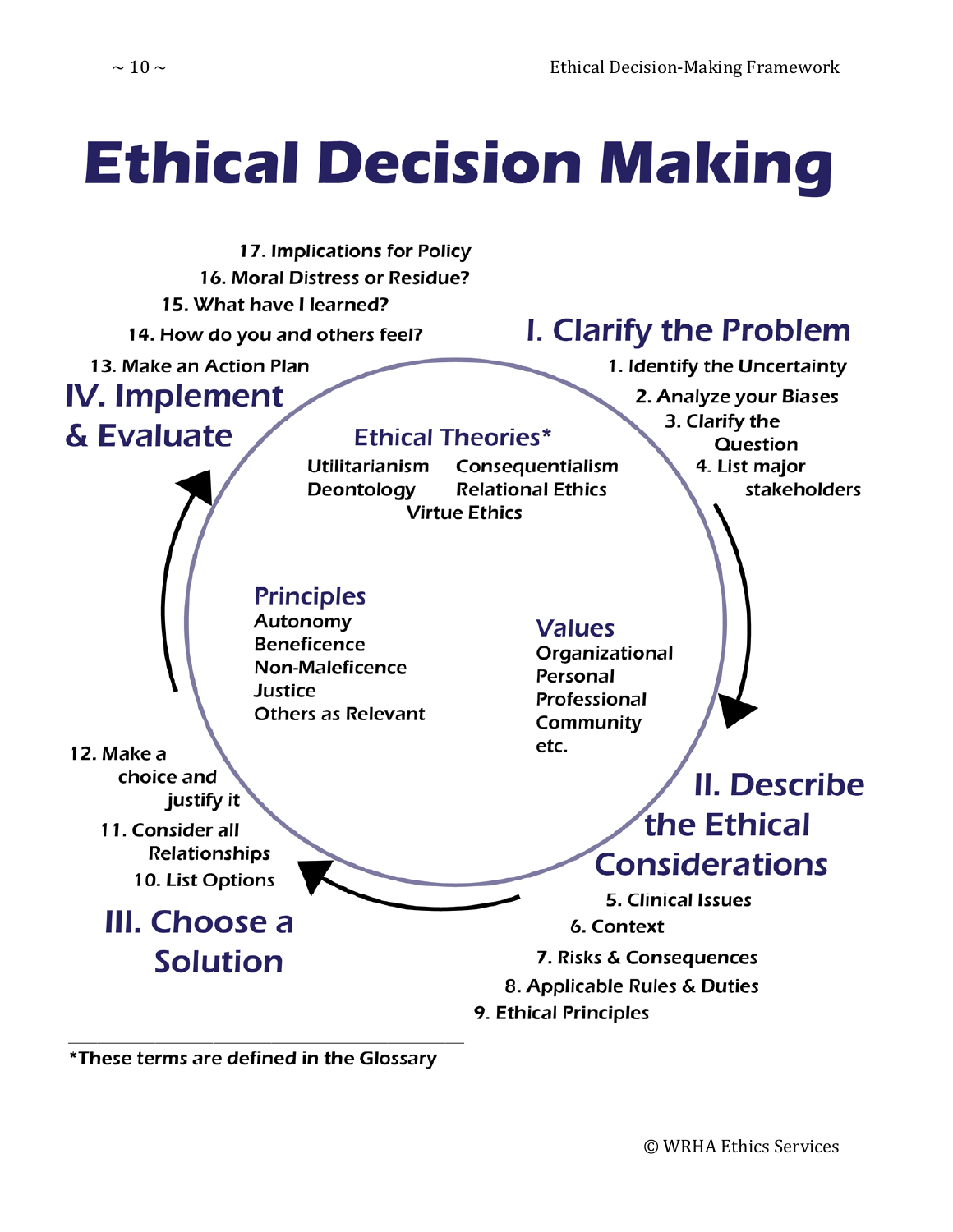# **SECTION TWO**

<span id="page-10-0"></span>*ETHICAL DECISION-MAKING PROCESS*

### <span id="page-10-2"></span><span id="page-10-1"></span>**I. CLARIFYING THE PROBLEM**

#### **1. IDENTIFY THE UNCERTAINTY**

This is the first and most important step in solving your problem. It is easy to get off on the wrong track, or to jump to premature conclusions. Take some time to consider the nature of the problem and how you know it's a problem. Use your ethical sensitivity.

- a) Name the problem clearly.
- b) What are you worried about?
- c) What is making you feel this way?
- d) State the facts.

**What is the main problem?**

**Why is it a problem? What worries you about the situation?**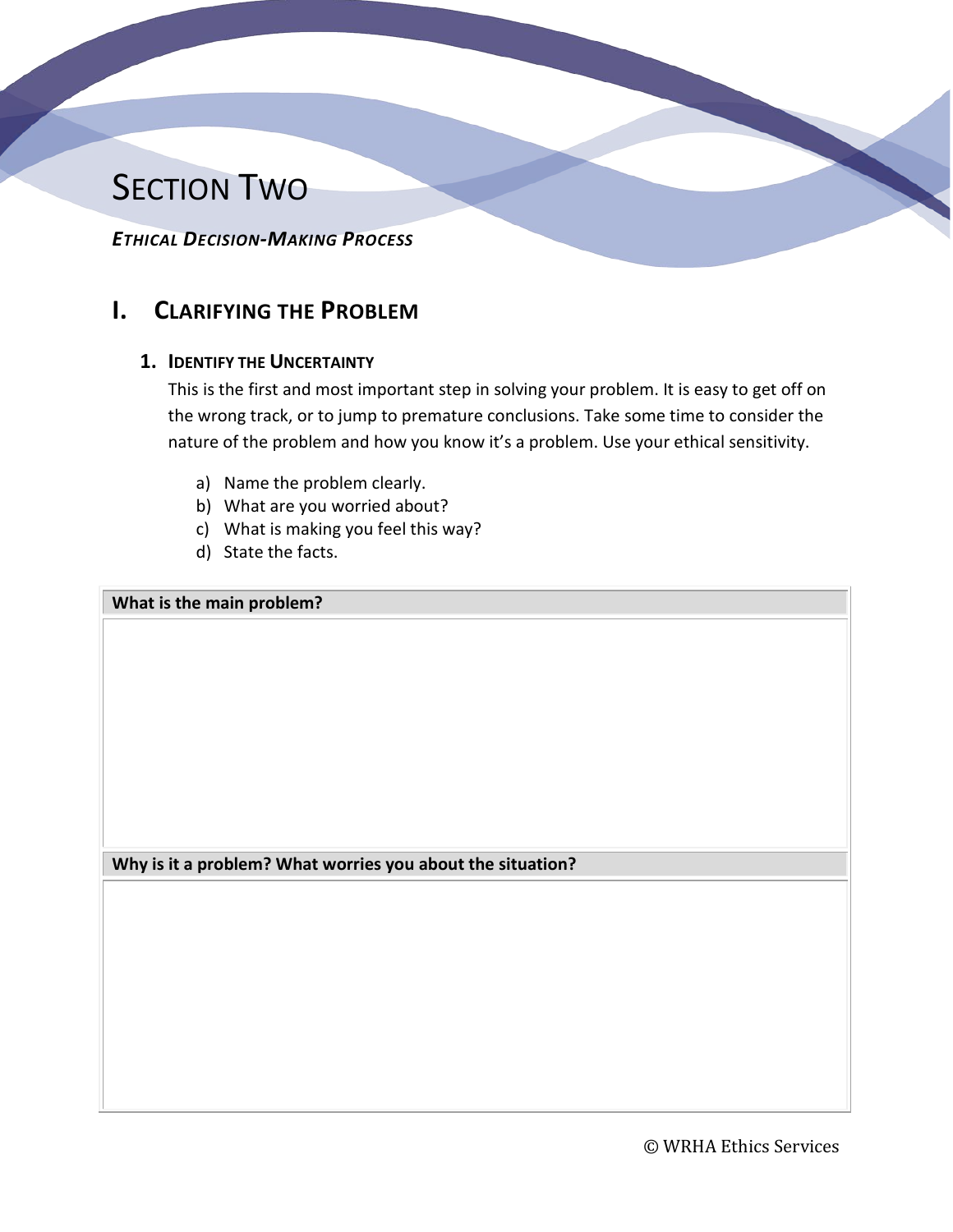#### **Why are you worried?**

#### **What do you know for sure about it? What are the facts?**

**What information is missing?**

#### <span id="page-11-0"></span>**2. ANALYZE YOUR BIASES**

Identifying and acknowledging your own values, assumptions, commitments and **biases** is a critical process. Your gut feelings and personal motivations can have a profound effect on your decisions. Consider these objectively to make sure your decision-making process is based on the most important considerations, and results in the best decision, all things considered.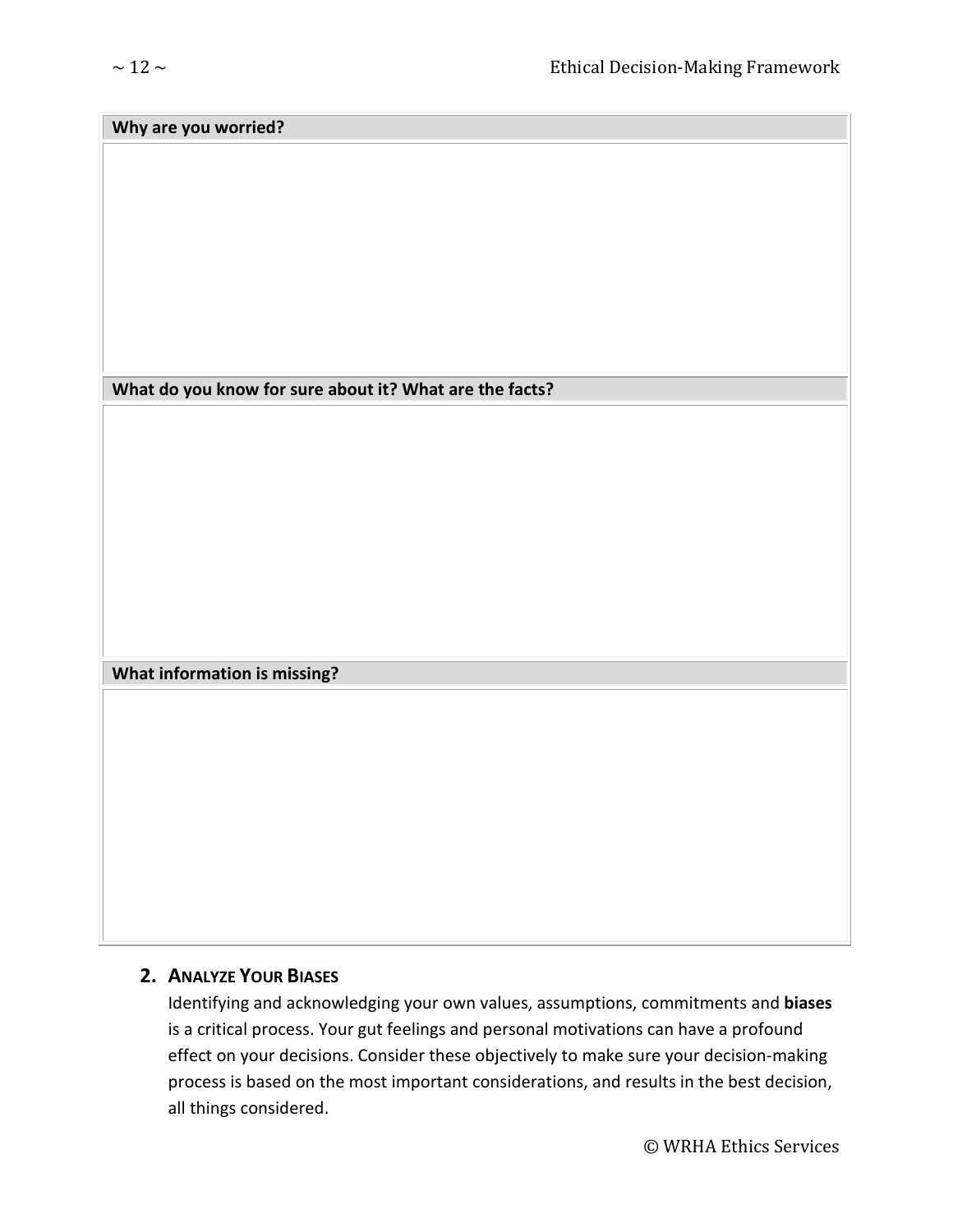- a) Take a moment to think about your biases and intuitions.
- b) What are your gut feelings about the situation?
- c) What are the sources of your intuitions (e.g. your moral training, professional norms, personal history, social position, religious beliefs, relationships with the people involved, etc.)?
- d) What assumptions are you making? Have they been confirmed?
- e) What is your role in this situation?
- f) What are your expectations and goals as they pertain to this situation?

**What are your biases?**

**What are your gut feelings? What assumptions are you making?**

**Where are these feelings/assumptions coming from?**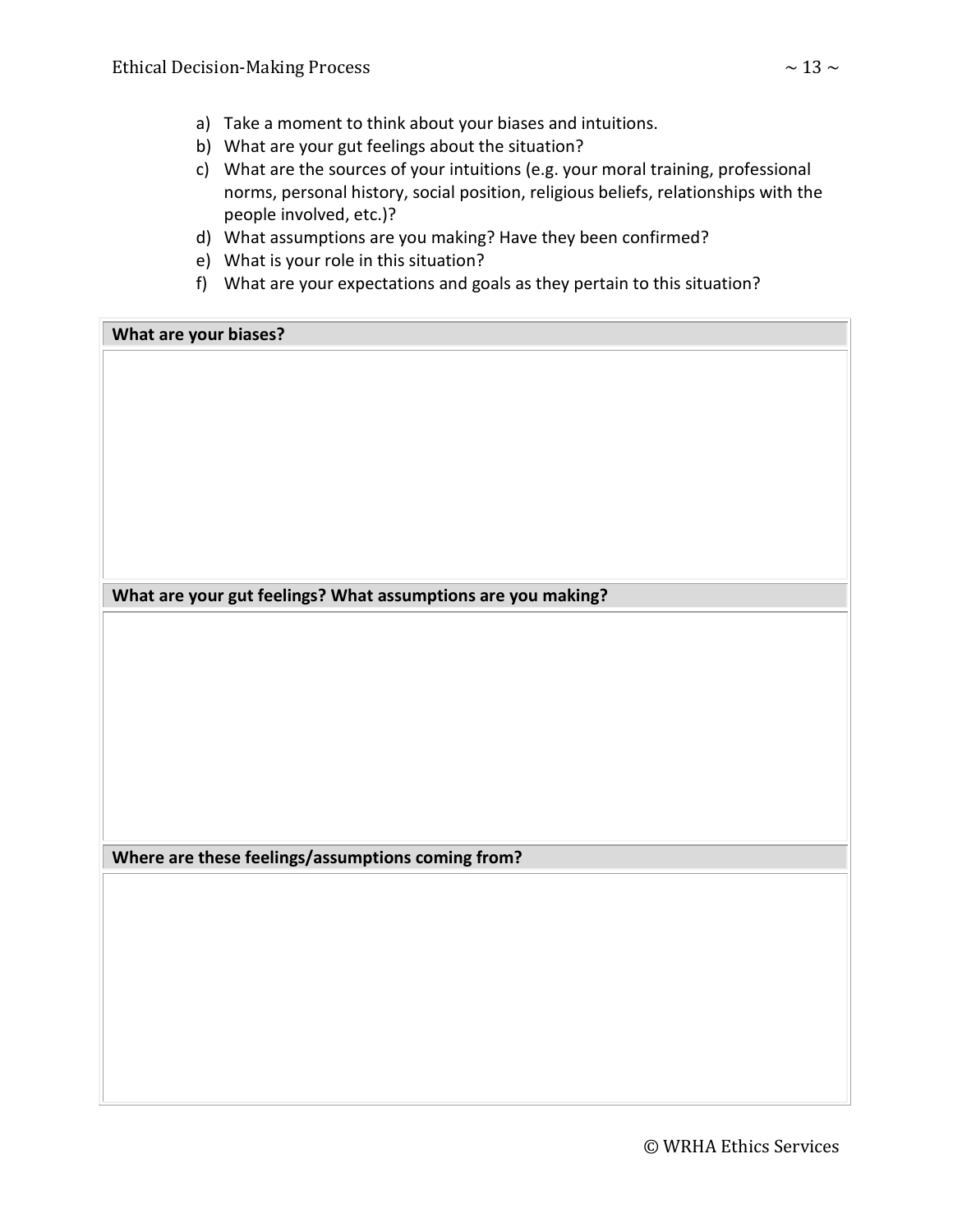#### **What is your role?**

#### **What are your expectations and goals?**

#### <span id="page-13-0"></span>**3. CLARIFY THE QUESTION**

Now that you've considered the dilemma and your own position on it, think about the question a little further. What is the nature of the conflict and the problem that needs to be solved? Ethical dilemmas are often framed using the word "should".

- a) Revisit the facts.
- b) What information is missing?
- c) What are the issue(s) that need to be addressed?
- d) What else is needed to move forward with the decision-making process?
- e) Who is the ultimate decision-maker?
- f) What is the key question?
- g) What are the underlying drivers?
- h) What are the values at stake? Whose values are they? How does each value rank according to the individual at the centre of the situation?
- i) Is this a clinical (care) issue, an organizational issue, or one that involves agencies, systems and/or the community beyond the organization?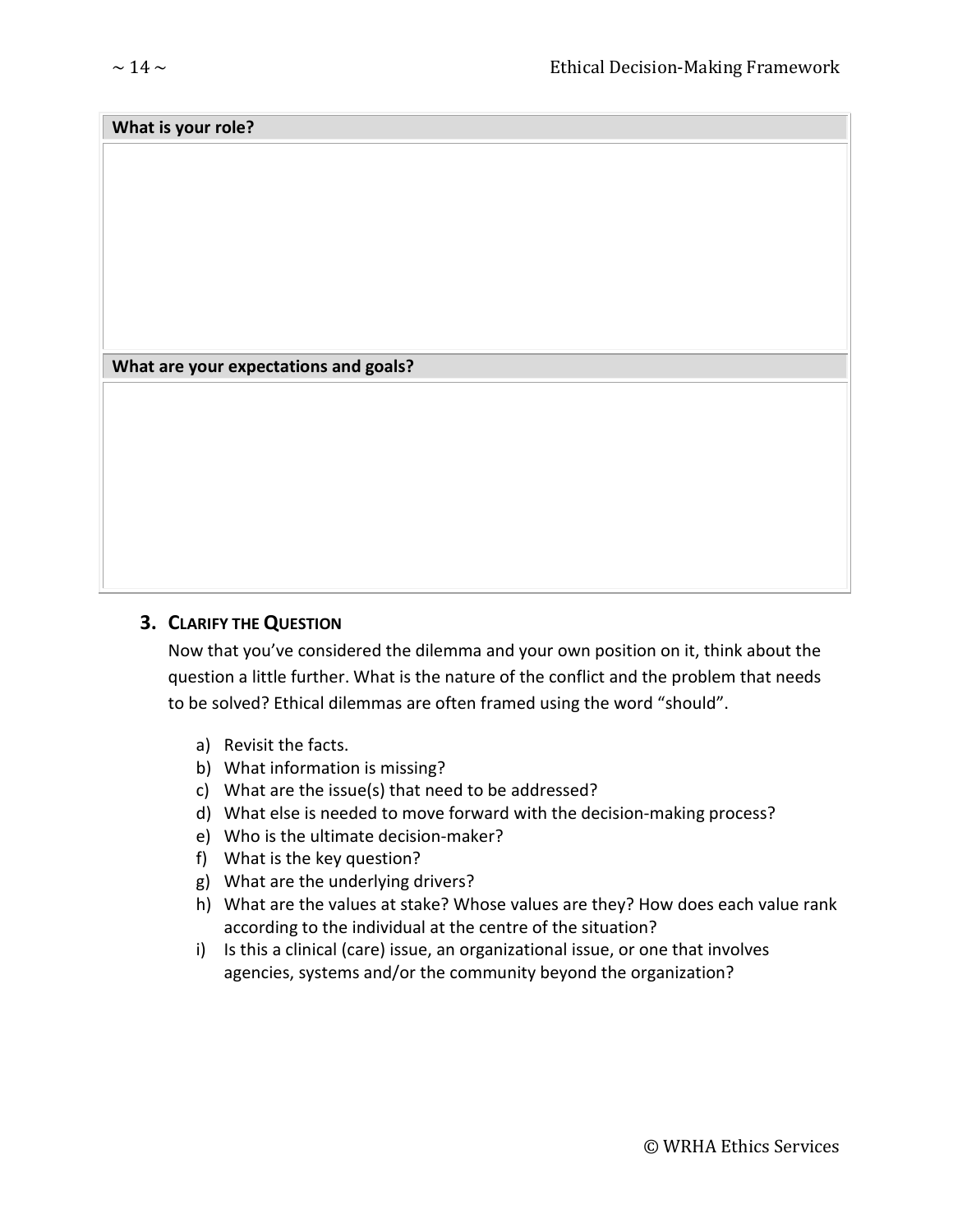**Revisit the facts: what you know, what you need to find out.**

**What are the most important issues?**

**What do you need in order to move forward?**

**What is the key question to be answered?**

© WRHA Ethics Services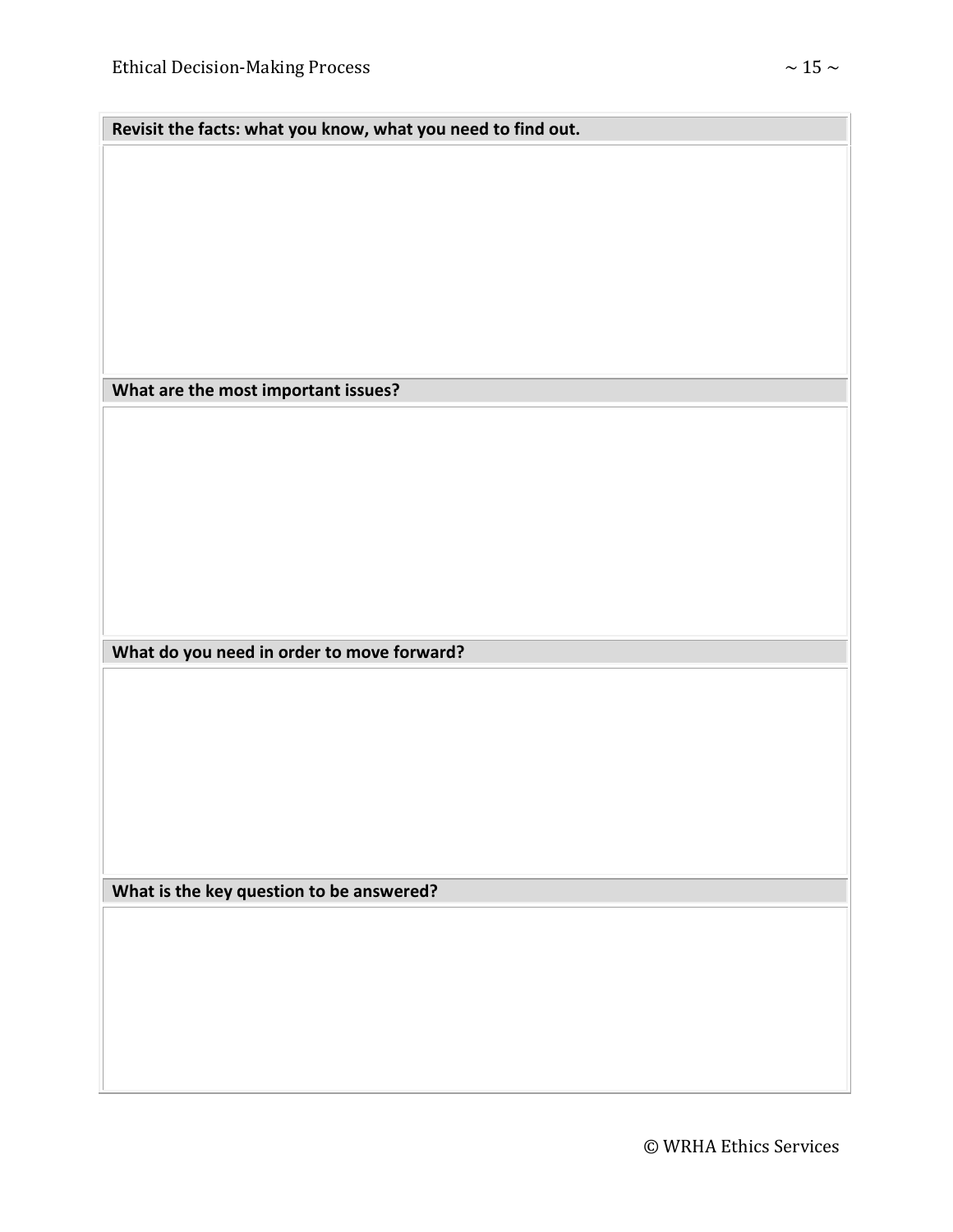#### **What values are involved? How much weight should they have in the final decision?**

#### <span id="page-15-0"></span>**4. LIST THE MAJOR STAKEHOLDERS**

The list of stakeholders or people who could be affected by the decision can be very long. It can also be quite different than the list of people who should be involved in the decision. Understanding the perspectives, values and goals of each stakeholder will improve quality of the ultimate decision.

- a) Who will be affected by the decision?
- b) Who, if anyone, should be a part of the discussion about this issue?
- c) Who is accountable for making the decision(s) (if applicable)? (e.g. patient, client, resident, family member, caregiver, health professional, a particular community, society at large, etc.)
- d) If possible, take some time to talk with the major stakeholders with the goal of hearing their stories, gathering information, and understanding their perspectives on the issue. What are the major interests, expectations, central issues and values that play important roles in their stories? What are the stakeholders' goals, hopes and desired outcomes?
- e) Reflect on the similarities and differences between your perspectives and values and the stakeholder perspectives and values. How might these similarities and differences influence your feelings about the question? Has learning about other people's points of view changed how you feel or what you think is the "right" thing to do?
- f) Who should be involved in this decision? (e.g. Human Resources, Quality Improvement, Patient Safety, Risk Management, Legal or Privacy Department, person and/or their family, Senior Management). This might be different than the list of stakeholders.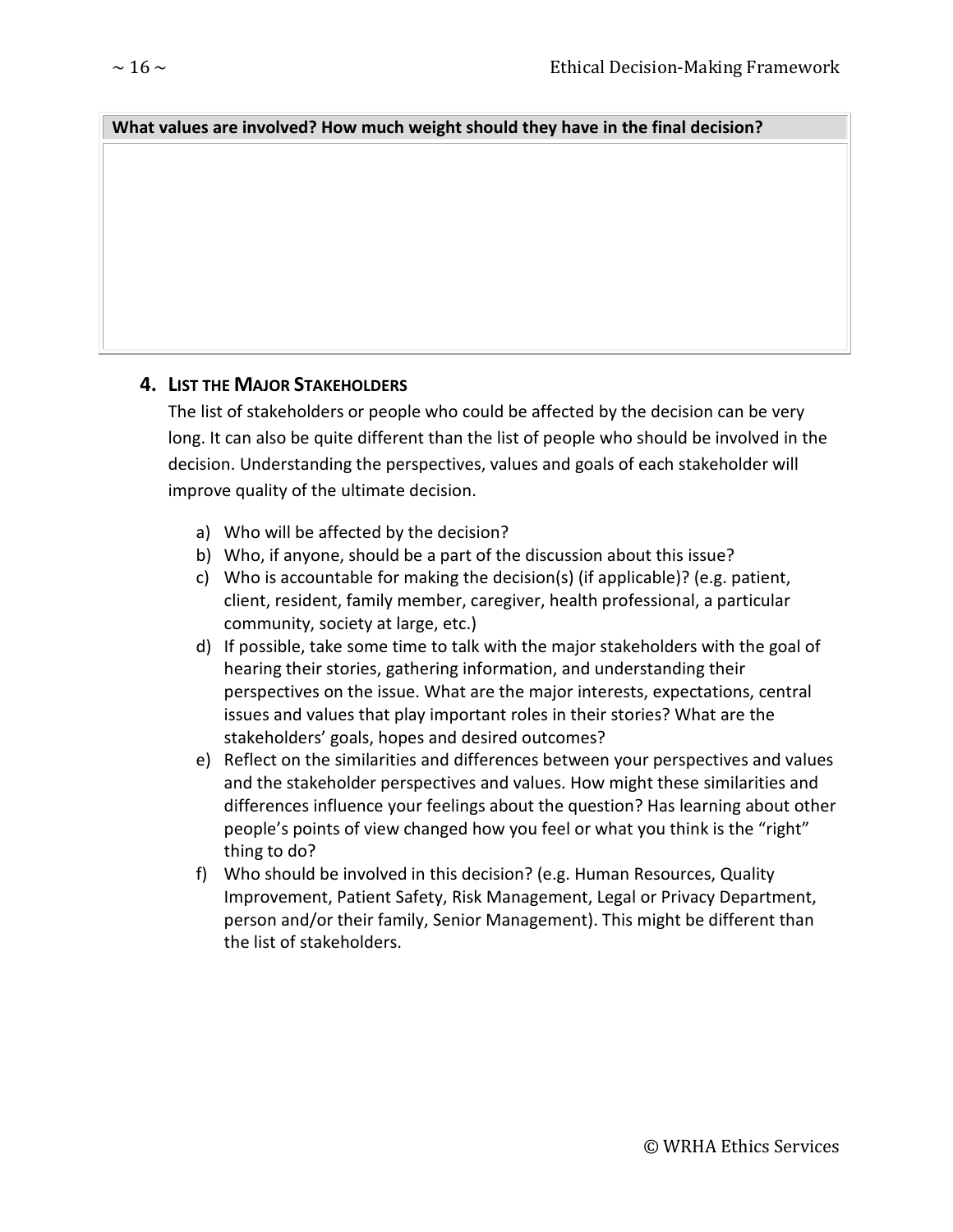| <b>Stakeholder</b> | Value | Rank/Weight |
|--------------------|-------|-------------|
|                    |       |             |
|                    |       |             |
|                    |       |             |
|                    |       |             |
|                    |       |             |
|                    |       |             |
|                    |       |             |
|                    |       |             |
|                    |       |             |
|                    |       |             |

| Who will ultimately make the final decision?                                          |
|---------------------------------------------------------------------------------------|
|                                                                                       |
|                                                                                       |
|                                                                                       |
|                                                                                       |
|                                                                                       |
|                                                                                       |
|                                                                                       |
|                                                                                       |
|                                                                                       |
| Who will be affected by the decision?                                                 |
|                                                                                       |
|                                                                                       |
|                                                                                       |
|                                                                                       |
|                                                                                       |
|                                                                                       |
|                                                                                       |
|                                                                                       |
|                                                                                       |
| What information about the perspectives of these stakeholders needs to be considered? |
|                                                                                       |
|                                                                                       |
|                                                                                       |
|                                                                                       |
|                                                                                       |
|                                                                                       |
|                                                                                       |
|                                                                                       |

© WRHA Ethics Services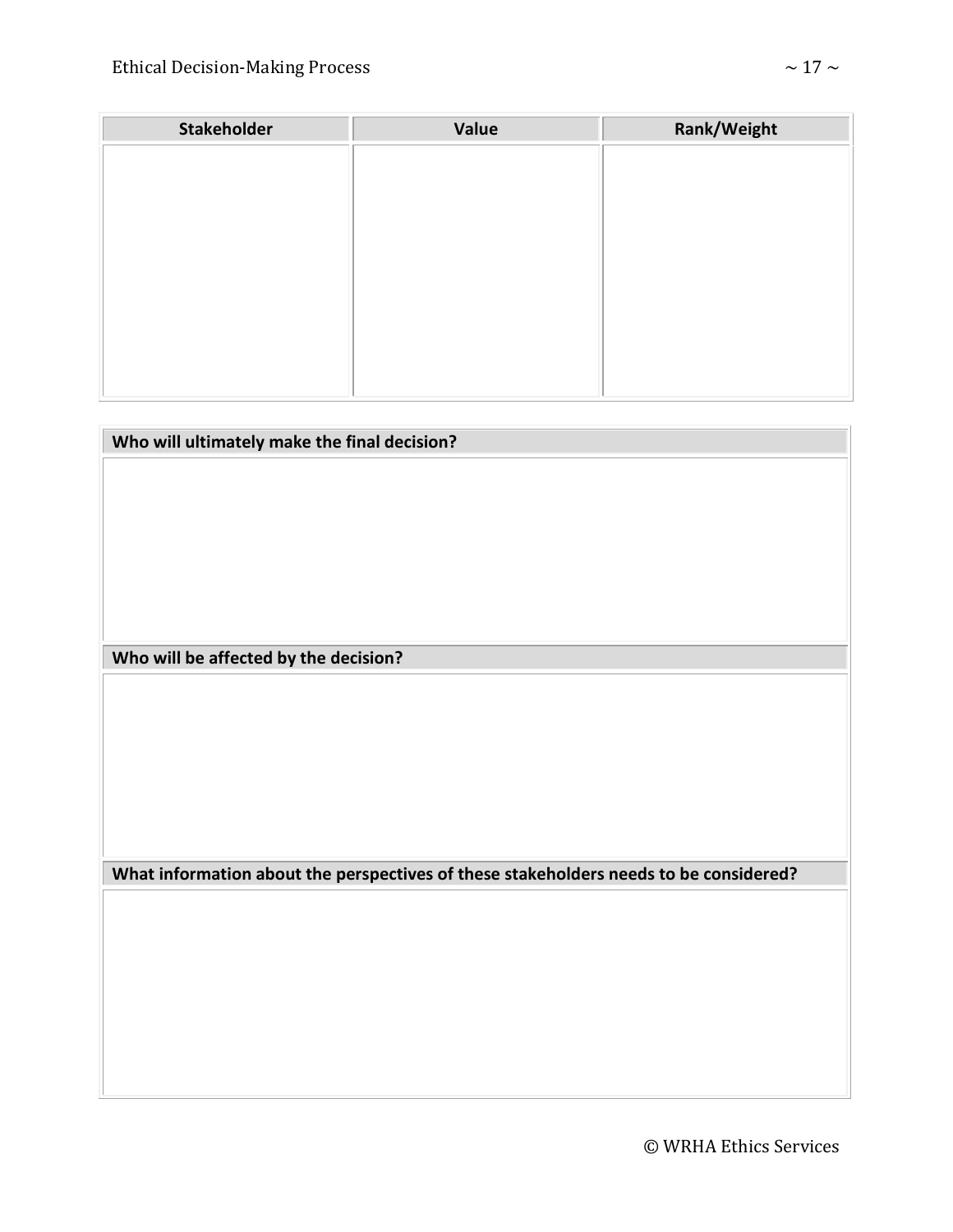| How are the various perspectives (including yours) similar? |
|-------------------------------------------------------------|
|                                                             |
|                                                             |
|                                                             |
|                                                             |
|                                                             |
|                                                             |
|                                                             |
|                                                             |
| How are the perspectives different?                         |
|                                                             |
|                                                             |
|                                                             |
|                                                             |
|                                                             |
|                                                             |
|                                                             |

**How does this affect the problem being considered?**

**Who else should be included in the discussion? What is their role?**

© WRHA Ethics Services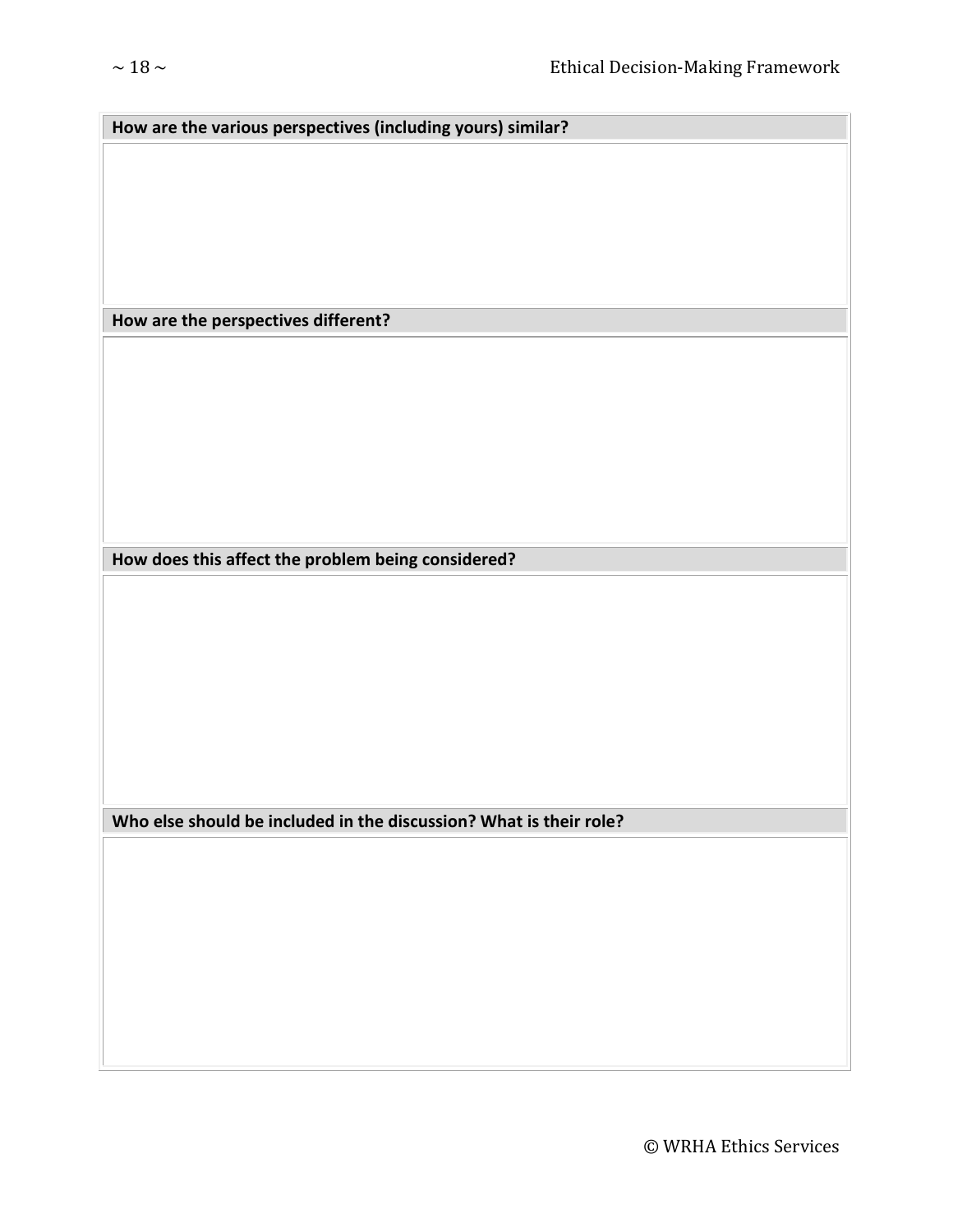### <span id="page-18-0"></span>**II. DESCRIBING THE ETHICAL CONSIDERATIONS**

The considerations may be different for clinical (care-related) and non-clinical (organizational) problems. If your situation concerns organizational issues like resource allocation, policy, conflict of interest or other things not directly involving an individual's care, you may find it helpful to skip Step 5 and go right to Step 6.

#### <span id="page-18-1"></span>**5. CLINICAL/MEDICAL ISSUES10**

Consider each of these topics for clinical (direct care) situations. Questions for discussion and consideration are listed below each topic. Some might be relevant; others might not. You may need to expand on some more than others considering other principles and values that might be applicable. What is important is that all the relevant considerations under the topic be given time and opportunity for discussion.

#### <span id="page-18-2"></span>*a. MEDICAL/CLINICAL INDICATIONS*

#### *Guiding Principles: Beneficence and Non-maleficence*

- ♦ What is the person's medical/clinical issue? History? Diagnosis? Prognosis?
- ♦ Is the issue acute? Chronic? Critical? Emergent? Reversible?
- ♦ What are the goals of the intervention?
- ♦ What are the probabilities of success?
- ♦ What are the plans in case of therapeutic failure?
- ♦ In sum, how can this person be benefitted by our interventions and how can harm be avoided?

#### <span id="page-18-3"></span>*b. PREFERENCES*

#### *Guiding Principle: Autonomy*

- ♦ Is the person mentally capable and legally competent? Is there evidence of incapacity?
- ♦ If competent, what is the person stating about preferences for treatment/intervention?
- ♦ Has the person been informed of benefits and risks, understood the information and given consent?
- ♦ If incapacitated, who is the appropriate substitute decision-maker? Is the substitute decision-maker using appropriate standards for decisionmaking?
- ♦ Has the person expressed prior preferences? (e.g. Health Care Directive)
- ♦ Is the person unwilling/unable to participate in medical treatment/interventions? If so, why?
- ♦ Is the person's right to choose being respected to the fullest extent possible?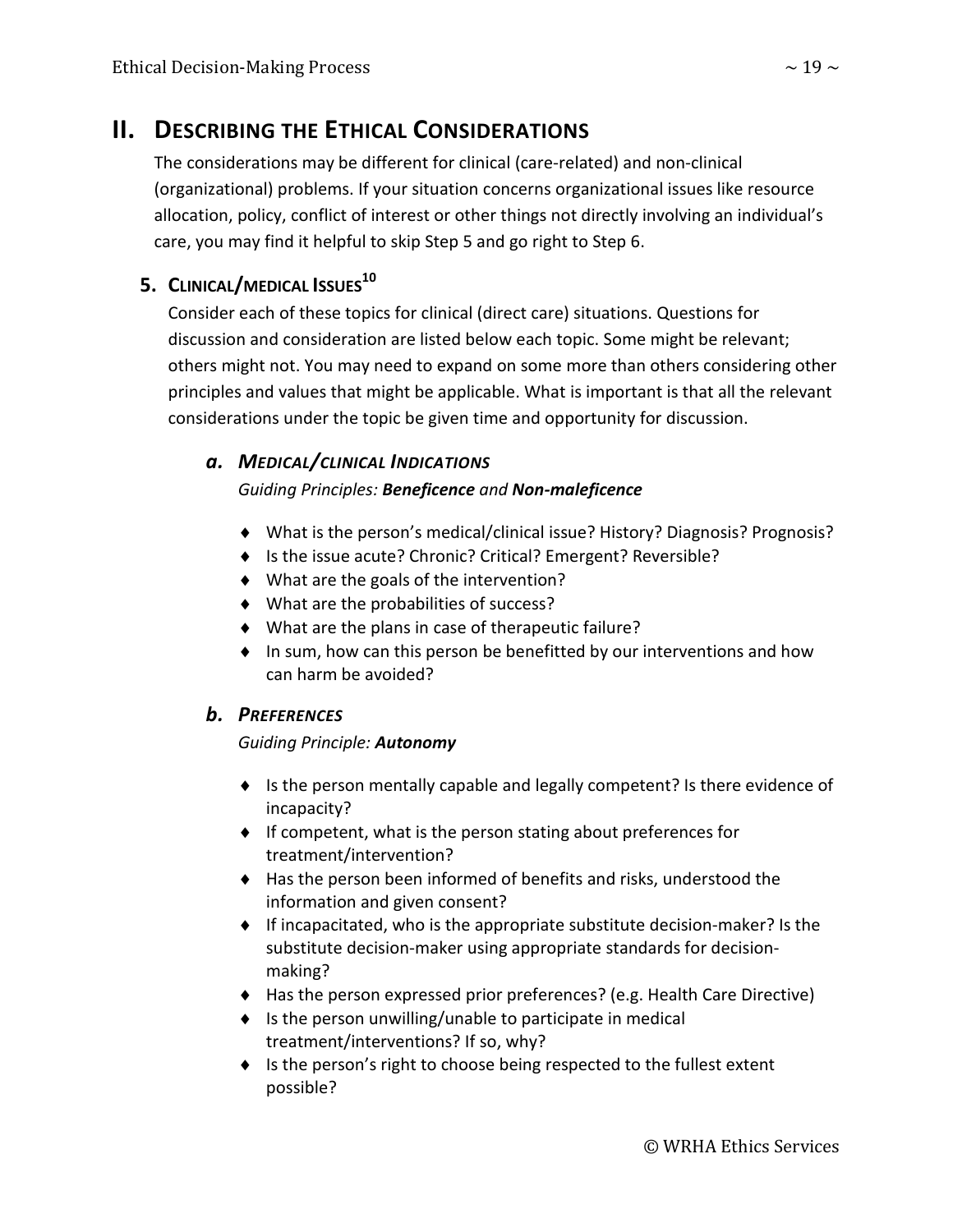#### <span id="page-19-0"></span>*c. QUALITY OF LIFE*

#### *Guiding Principles: Beneficence, Non-maleficence, Autonomy*

- ♦ What are the person's views on what constitutes a desirable quality of life?
- ♦ What are the prospects, with or without treatment, for a return to a desirable life?
- ♦ What physical, mental, and social deficits is the person likely to experience if treatment/intervention succeeds?
- ♦ Are there biases that might prejudice the provider's evaluation of the person's quality of life?
- ♦ What is the person's subjective acceptance of likely quality of life?
- ♦ Is there any plan or rationale to forego treatment?
- ♦ Are there plans for comfort and palliative care?

#### **Medical Indications**

#### **Patient/Client/Resident Preferences**

#### **Quality of Life**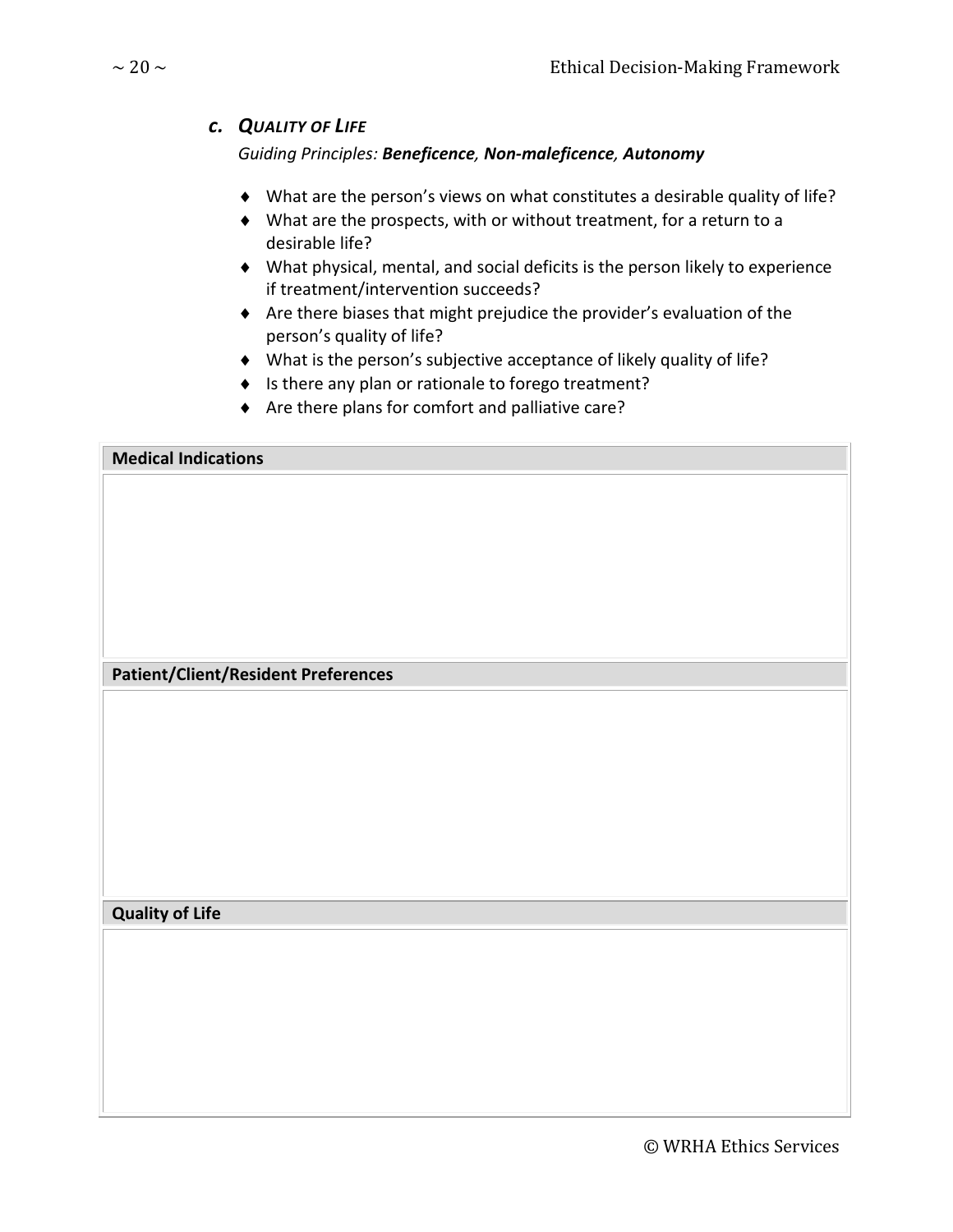#### <span id="page-20-0"></span>**6. CONTEXT**

Context will be important to consider for clinical and non-clinical situations. Understanding the constraints and parameters within which decisions are being made will contribute to a well-rounded process.

#### *Guiding Principles: Loyalty and Fairness*

- ♦ Are there family issues that might influence treatment decisions?
- ♦ Are there health care provider issues that might influence treatment decisions?
- ♦ Are there financial and economic factors?
- ♦ Are there religious or cultural factors?
- ♦ Are there limits on confidentiality?
- ♦ Are there problems of access or allocation of resources?
- ♦ Are there fiduciary obligations?
- ♦ How does the law affect decisions?
- ♦ Is clinical research or teaching involved?
- ♦ Is there any conflict of interest on the part of the providers or the institution?
- ♦ Is there a risk of harm to others?

#### **Context**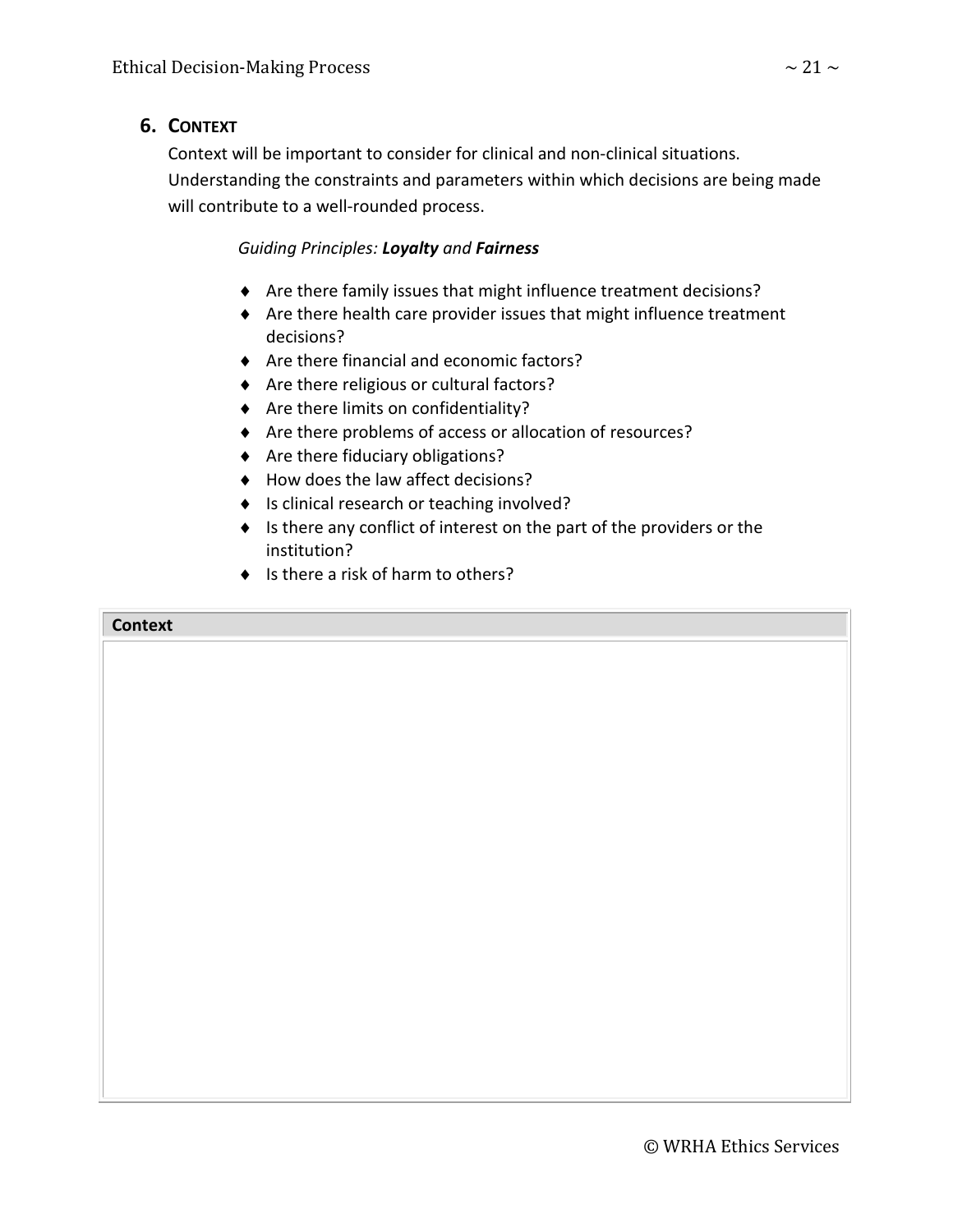#### <span id="page-21-0"></span>**7. CONSIDER ALL RELATIONSHIPS**

The decisions we make all occur within a complex set of relationships and interconnections. Rarely are decisions purely autonomous. The relationships in our lives profoundly influence our decisions. This is especially true in the context of emotionallycharged health decisions. What might not seem rational to a health care provider makes perfect sense to the person who is considering the decision's potential effects on the people in their life.

- a) List all the relationships.
- b) How might each option affect the important relationships in the situation?
- c) Can you accept the implications?

#### **Relationships**

#### <span id="page-21-1"></span>**8. LIST THE RISKS AND CONSEQUENCES**

Think about the possible outcomes of the situation. Sometimes a decision will be made on the basis of what will/might happen as a result, and whether the decision-maker is prepared to live with the consequences.

- a) What are the possible harms? Consider the likelihood and level of risk.
- b) Does this issue need to be dealt with now?
- c) How important is it to you? To the person and their family? To the wider community?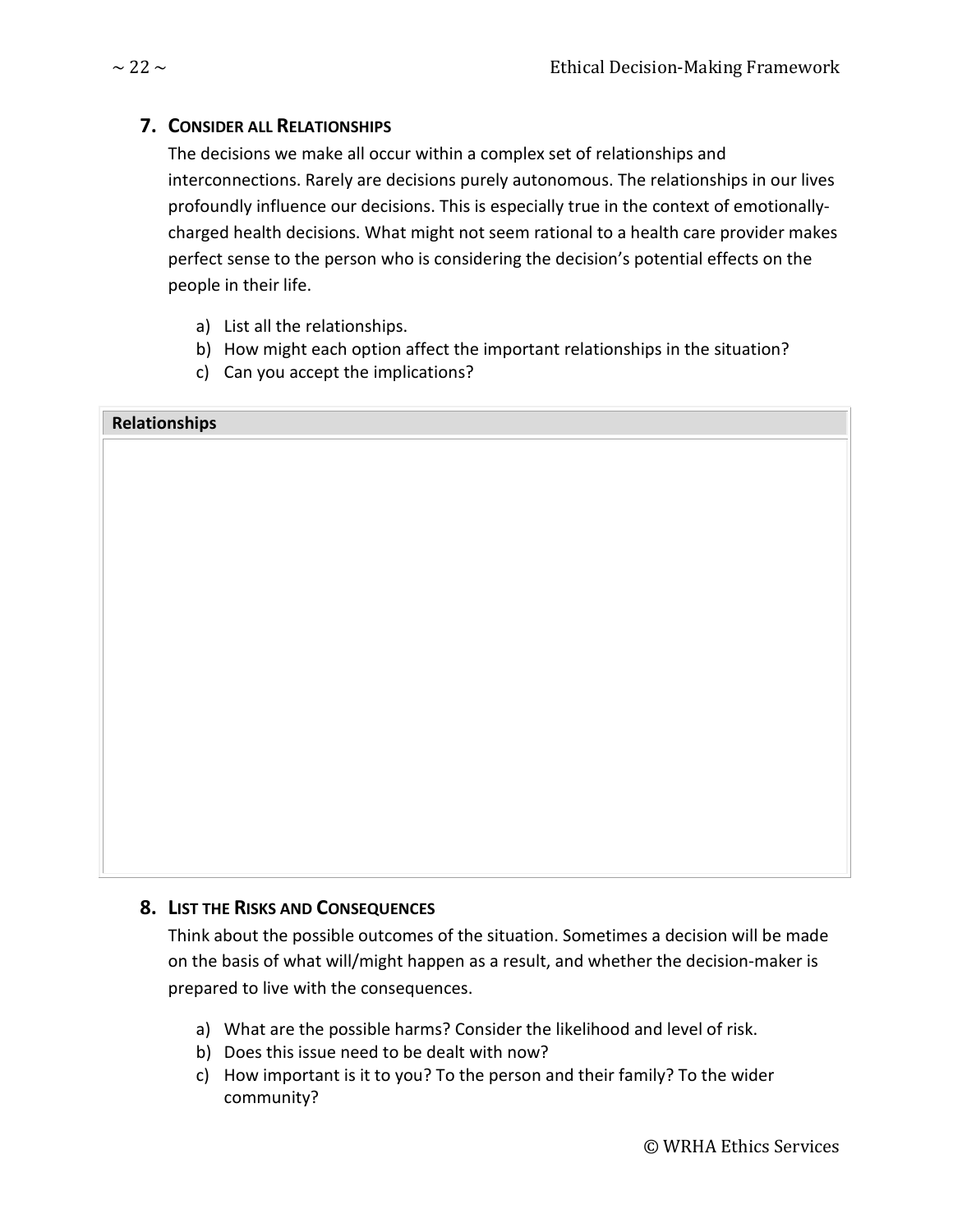| <b>Risks/Harms/Negative Outcomes</b> | <b>Benefits/Advantages/Positive Outcomes</b> |
|--------------------------------------|----------------------------------------------|
|                                      |                                              |
|                                      |                                              |
|                                      |                                              |
|                                      |                                              |
|                                      |                                              |
|                                      |                                              |
|                                      |                                              |
|                                      |                                              |
|                                      |                                              |
|                                      |                                              |
|                                      |                                              |
|                                      |                                              |

#### <span id="page-22-0"></span>**9. CONSIDER APPLICABLE RULES AND DUTIES**

Identify all the rules, guidelines, codes, and obligations that might need to be considered. These can be formal and binding, like laws, policies or professional standards, or informal, like social norms and cultural practices.

- a) What rules, duties, procedures or guidelines apply to this situation?
- b) How binding are they?
- c) Are there professional codes of ethics that can provide guidance?
- d) Are there legal considerations?

#### **Rules/Duties/Obligations**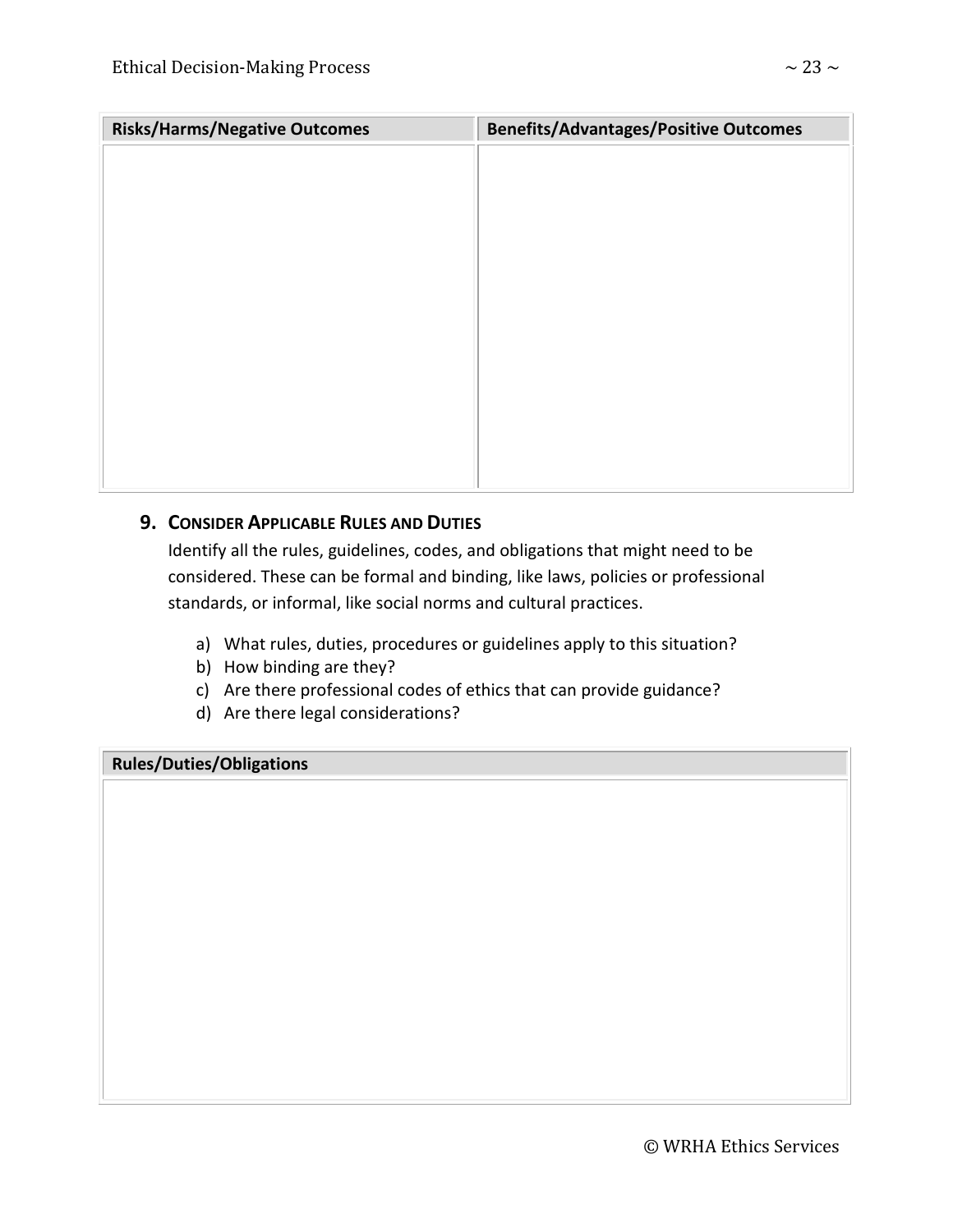#### <span id="page-23-0"></span>**10. LIST THE ETHICAL PRINCIPLES INVOLVED (SEE APPENDIX B FOR DEFINITIONS)**

Ethical principles are rules or obligations that guide action. Often, an ethical situation involves conflicts between and among principles.

- a) What conflicts exist between/among
	- i. Respect for Autonomy
	- ii. Beneficence
	- iii. Non-maleficence
	- **iv. Justice**
	- **v. Veracity**
	- **vi. Fidelity**
	- vii. Loyalty
	- viii. Fairness
	- **ix. Benevolent Paternalism**
	- x. Other
- b) Consider carefully how these principles will be ranked when there are several that are equally relevant. This will be different in each situation.

| List the principles involved | Whose are they? | <b>Rank principles from most</b><br>important to least important |
|------------------------------|-----------------|------------------------------------------------------------------|
|                              |                 |                                                                  |
|                              |                 |                                                                  |
|                              |                 |                                                                  |
|                              |                 |                                                                  |
|                              |                 |                                                                  |
|                              |                 |                                                                  |
|                              |                 |                                                                  |
|                              |                 |                                                                  |
|                              |                 |                                                                  |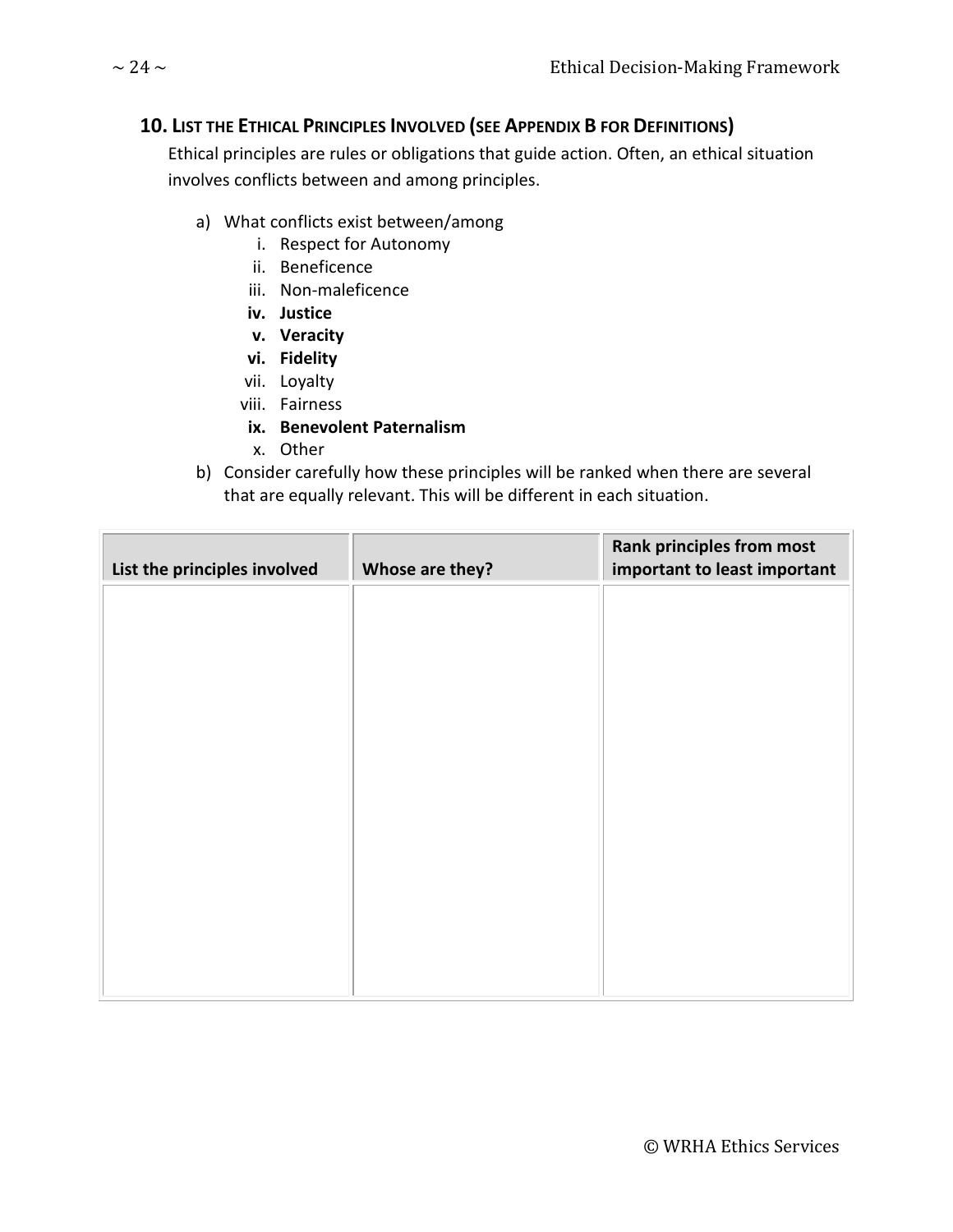### <span id="page-24-0"></span>**III. CHOOSING A SOLUTION**

#### <span id="page-24-1"></span>**11. LIST OPTIONS**

Brainstorming can help at this stage, but try to reduce your options to the most realistic three or four for detailed discussion and consideration. List the options that are most acceptable to the individual or group that is most responsible for implementing the action plan.

- a) What are the possible approaches to address this issue or change what is happening?
- b) Are compromises possible?
- c) Remember that choosing to do nothing is a valid possibility and should be explored.

| <b>Viable Options</b> | Rank - Most preferable to<br>least preferable |
|-----------------------|-----------------------------------------------|
|                       |                                               |
|                       |                                               |
|                       |                                               |
|                       |                                               |
|                       |                                               |

#### <span id="page-24-2"></span>**12. MAKE A CHOICE AND JUSTIFY IT**

Think back to the person you identified in Steps 4 (c) as the ultimate decision-maker. At this point, a decision needs to be made. It needs to be something that those most responsible for implementing can act on – logistically and morally. It may not be unanimous, but all stakeholders should be able to understand the rationale and be able to live with the decision.

- a) Based on all your deliberations and discussions, decide what is the best option.
- b) Why is your chosen option the best approach?
- c) When you say it out loud, does it sound reasonable?
- d) Are you and others comfortable with it?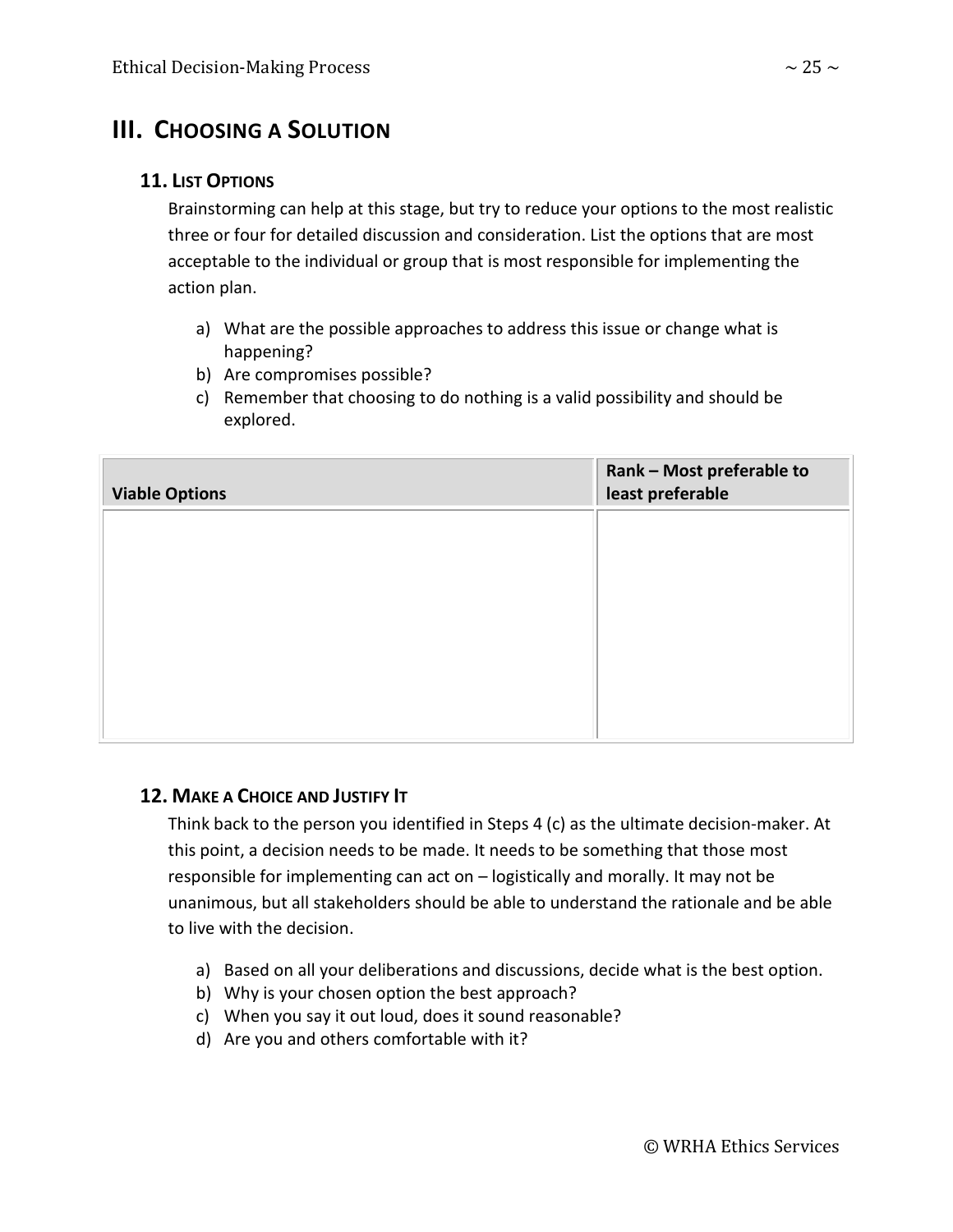### <span id="page-25-0"></span>**IV. IMPLEMENTING AND EVALUATING**

#### <span id="page-25-1"></span>**13. MAKE AN ACTION PLAN**

A plan for implementing the preferred choice is the final step.

- a) Describe your plan for action and communication.
- b) How will you achieve consensus if there are those who do not agree?
- c) Who needs to hear the decision(s)?
- d) Who will communicate them?
- e) What is the best way to do this?

| <b>Implementation Plan</b> | Who is responsible? |
|----------------------------|---------------------|
|                            |                     |
|                            |                     |
|                            |                     |
|                            |                     |
|                            |                     |
|                            |                     |
|                            |                     |
|                            |                     |
|                            |                     |
|                            |                     |
|                            |                     |
|                            |                     |
| <b>Communication Plan</b>  |                     |
|                            |                     |
|                            |                     |
|                            |                     |
|                            |                     |
|                            |                     |
|                            |                     |
|                            |                     |
|                            |                     |
|                            |                     |
|                            |                     |
|                            |                     |
|                            |                     |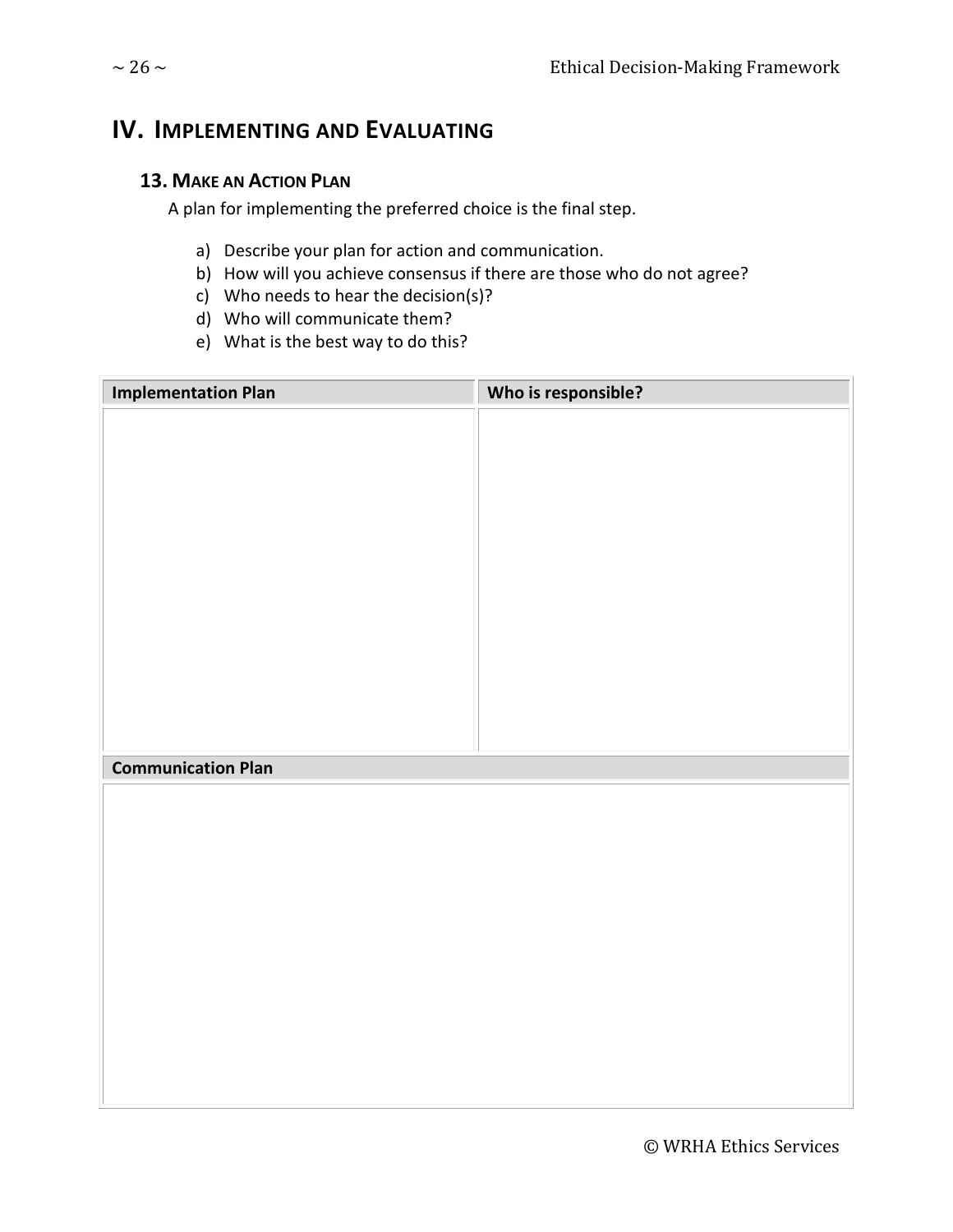#### <span id="page-26-0"></span>**14. HOW DO YOU AND OTHERS FEEL?**

This stage is often neglected. Once the decision is made, communicated and implemented, it is important to review it so you can hopefully sleep more easily, knowing you made the best possible choice. Usually, ethical situations will differ in subtle and not-so-subtle ways, so this decision might not strictly apply to another one, but there will always be elements you can take and learn from.

- a) How do you feel at the end of the process?
- b) How do others who were involved feel?
- c) Are you comfortable with the outcome?
- d) Are you confident that others are also comfortable with the outcome?

#### <span id="page-26-1"></span>**15. WHAT HAVE I LEARNED?**

- a) Did the process and outcome achieve the desired results?
- b) Were there any unforeseen consequences?
- c) What I might do differently in similar circumstances in the future?

#### <span id="page-26-2"></span>**16. IS THERE ANY MORAL DISTRESS OR RESIDUE?**

- a) Is there any moral distress or residue from the situation that needs to be considered or acted upon?
- b) Make a plan to follow up.

#### <span id="page-26-3"></span>**17. ARE THERE IMPLICATIONS FOR POLICY?**

- a) Were any broader policy issues raised during this discussion that warrant further investigation or follow-up?
- b) What will you do to escalate the issue?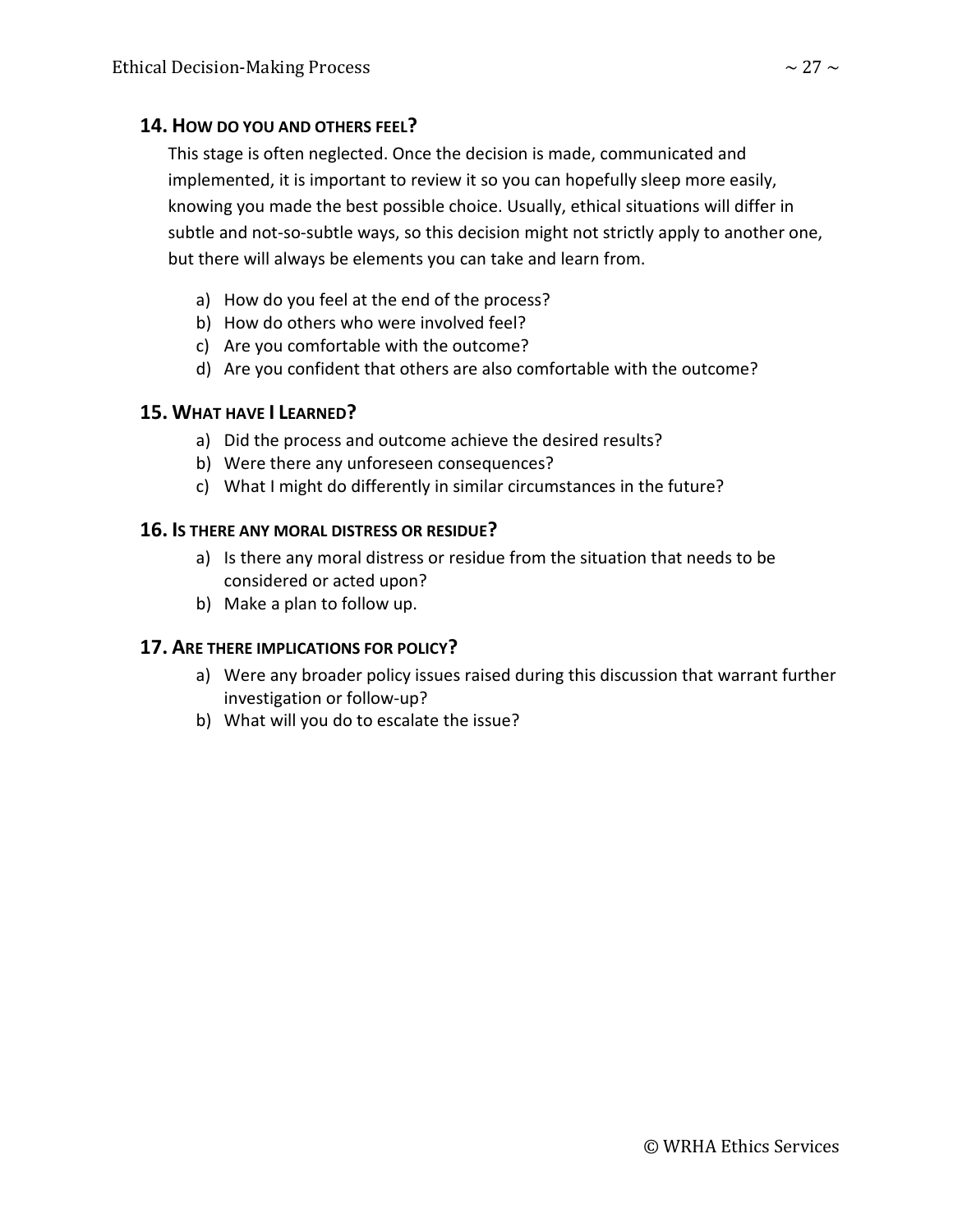### <span id="page-27-0"></span>**CONCLUSION**

The tool was developed by the Manitoba Provincial Health Ethics Network and WRHA Ethics Services by adapting and combining a number of frameworks in use across Canada. You are welcome to print, copy, share and use this document freely as long as all attributions, references and contact information are maintained. Please share your feedback with us via [ethics@wrha.mb.ca.](mailto:ethics@wrha.mb.ca)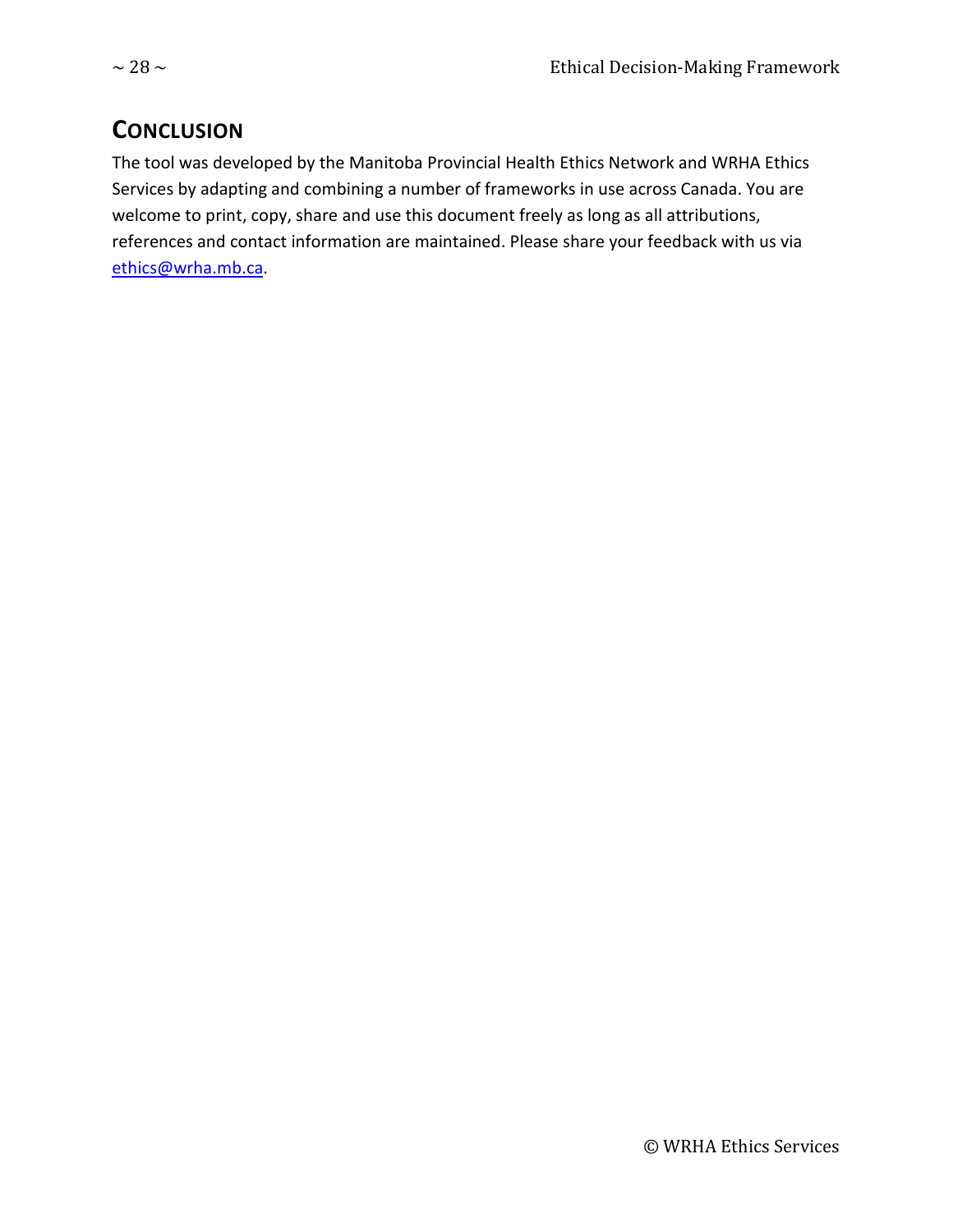# **SECTION THREE**

#### <span id="page-28-0"></span>*REFERENCES*

- 1. Baumann-Hölzle, R., Maffezzoni, M., & Bucher, H.U. (2005). A framework for ethical decision making in neonatal intensive care. *Acta Peadiatrica, Interantional Journal of Peadiatrics*, 94(12), 1777-1783.
- 2. De Boer, J.C., van Blijderveen, G., van Dijk, G. Duivenvoorden, H.J., & Williams, M. (2012). Implementing structured, multi-professional medical ethical decision-making in a neonatal intensive care unit. *Journal of Medical Ethics*, 38(10), 596-601.
- 3. Manson, H.M. (2012). The development of the CoRE-values framework as an aid to ethical decision-making. *Medical Teacher*, 34(4), e258-e268.
- 4. Capital Health Ethics Support [http://www.cdha.nshealth.ca/system/files/sites/87/documents/clinical-ethics-decision](http://www.cdha.nshealth.ca/system/files/sites/87/documents/clinical-ethics-decision-making-tool.pdf)[making-tool.pdf](http://www.cdha.nshealth.ca/system/files/sites/87/documents/clinical-ethics-decision-making-tool.pdf)
- 5. IWK Health Centre (Nova Scotia) http://www.iwk.nshealth.ca/sites/default/files/Ethics Strategy and Framework -[\\_Final%20\(1\).pdf](http://www.iwk.nshealth.ca/sites/default/files/Ethics_Strategy_and_Framework_-_Final%20(1).pdf)
- 6. Centre for Clinical Ethics at St. Michael's Hospital (Toronto) [http://www.stmichaelshospital.com/pdf/ethics/ethical\\_decision\\_making\\_framework.pdf](http://www.stmichaelshospital.com/pdf/ethics/ethical_decision_making_framework.pdf)
- 7. Authenticity Consulting (2006) <http://www.authenticityconsulting.com/misc/long.pdf>
- 8. A Framework for Ethical Decision-Making (2001). McDonald, Rodney & Starzomski <http://ethics.ubc.ca/upload/a%20framework%20for%20ethical%20decision-making-pdf/>
- 9. Community Ethics Toolkit/IDEA Framework (2008). Toronto Community Care Access Centre [http://jointcentreforbioethics.ca/partners/documents/cen\\_toolkit2008.pdf](http://jointcentreforbioethics.ca/partners/documents/cen_toolkit2008.pdf)
- 10. Veatch, R.M. (2000). *The Basics of Bioethics*. Prentice-Hall, Upper Saddle River, NJ.
- 11. Tubbs, J.B. (2009). *A Handbook of Bioethics Terms*. Washington DC: Georgetown University Press.
- 12. Webster, G., Baylis, F. (2000). Moral Residue, in Rubin SB, Zoloth L, eds. Margin of error. *The ethics of mistakes in the practice of medicine*. Hagerstown, MD: University Publishing Group.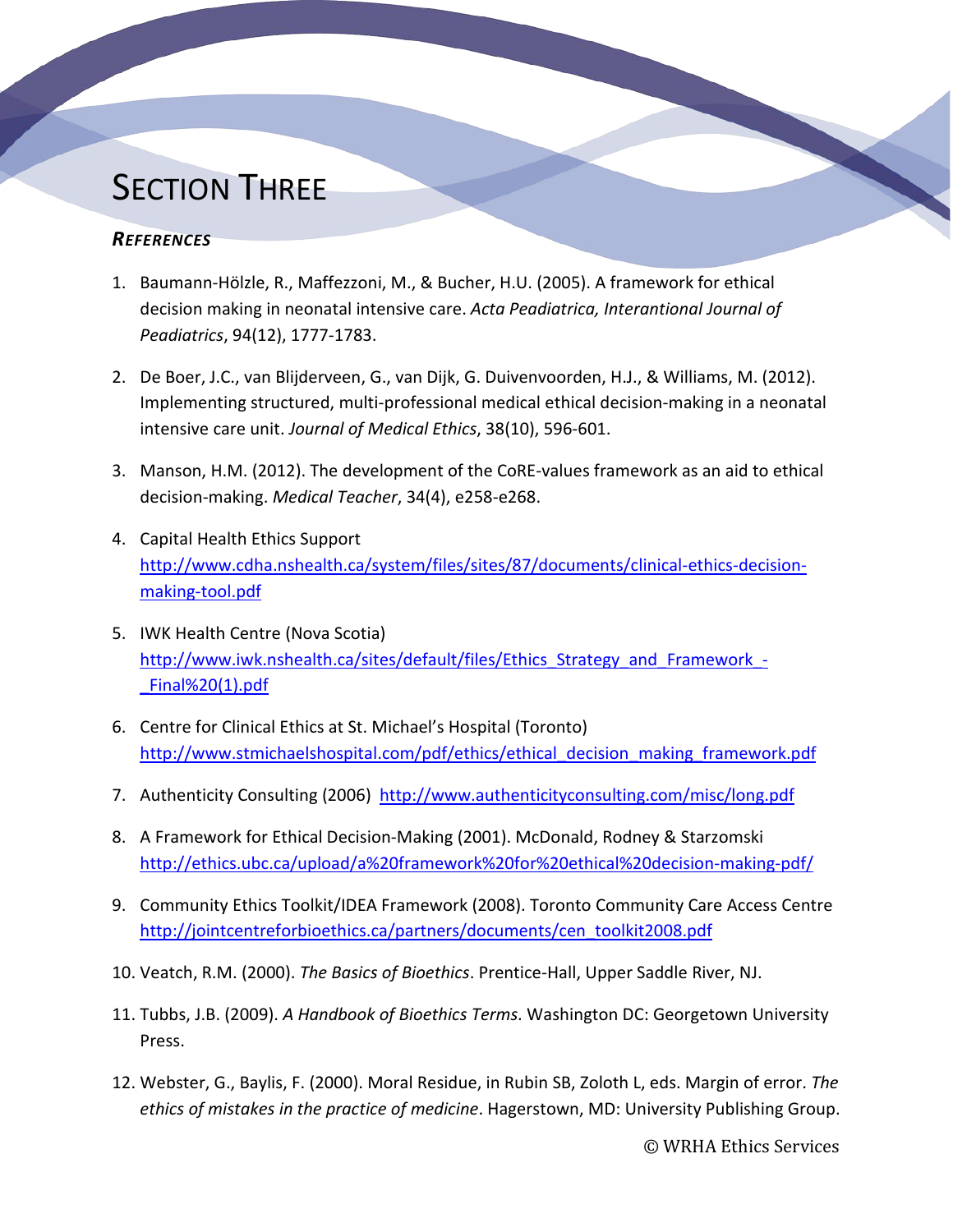### <span id="page-29-0"></span>**PRIMARY AUTHOR(S)**

Jennifer Dunsford, RN, MN Regional Director, WRHA Ethics Services Chair, MB-PHEN 204-926-7124 [Jdunsford@wrha.mb.ca](mailto:Jdunsford@wrha.mb.ca)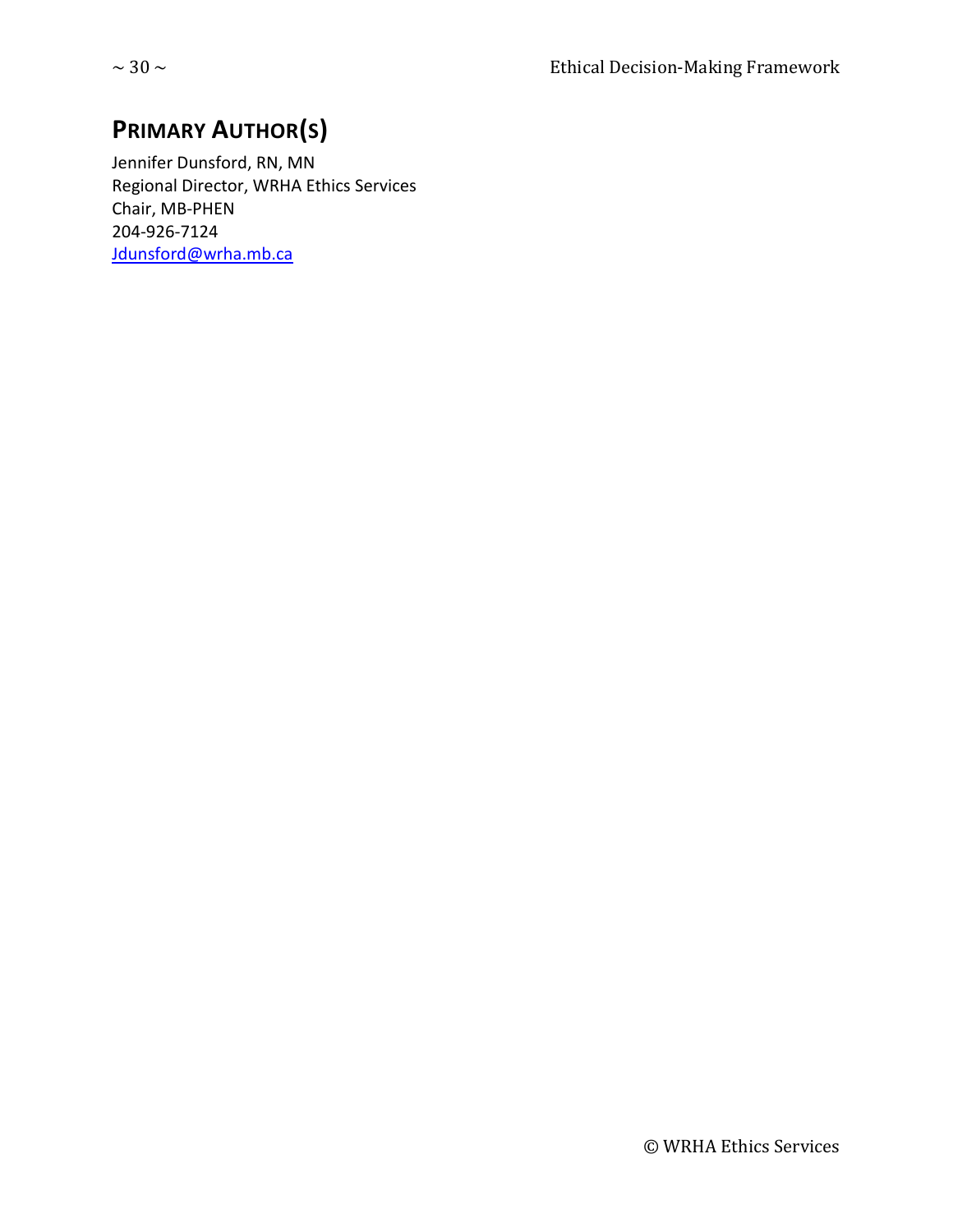# <span id="page-30-0"></span>APPENDIX A

| Professional<br>Association                            | <b>Stated Values</b>                                                                                                                                                                                                                                                                                                                                          | Reference                                                                                                                                                  |
|--------------------------------------------------------|---------------------------------------------------------------------------------------------------------------------------------------------------------------------------------------------------------------------------------------------------------------------------------------------------------------------------------------------------------------|------------------------------------------------------------------------------------------------------------------------------------------------------------|
| College of<br><b>Physicians and</b><br><b>Surgeons</b> | Client focus<br>$\bullet$<br>$\bullet$<br>Respect<br>Non-discrimination<br>$\bullet$<br>Communication<br>$\bullet$<br>Confidentiality<br>$\bullet$<br>Trustworthiness<br>$\bullet$                                                                                                                                                                            | College of Physicians and Surgeons<br>of Manitoba Code of Conduct<br>(http://cpsm.mb.ca/cjj39alckF30a/<br>wp-content/uploads/Code-of-<br>Conduct-2010.pdf) |
| <b>Canadian Nurses</b><br><b>Association</b>           | Providing safe, compassionate, ethical and<br>$\bullet$<br>competent care<br>Promoting health and well-being<br>$\bullet$<br>Promoting and respecting informed decision<br>$\bullet$<br>making<br>Preserving dignity<br>$\bullet$<br>Maintaining privacy and confidentiality<br>$\bullet$<br>Promoting justice<br>$\bullet$<br>Being accountable<br>$\bullet$ | Canadian Nurses Association Code of<br><b>Ethics for Registered Nurses</b><br>(https://cna-<br>aiic.ca/~/media/cna/files/en/codeo<br>fethics.pdf)          |
| Canadian<br>Association of<br><b>Social Workers</b>    | Respect for Dignity and Worth<br>$\bullet$<br><b>Pursuit of Social Justice</b><br>$\bullet$<br>Service to Humanity<br>$\bullet$<br>Integrity<br>$\bullet$<br>Confidentiality<br>$\bullet$<br>Competence<br>$\bullet$                                                                                                                                          | <b>Canadian Association of Social</b><br>Workers website (http://www.casw-<br>acts.ca/sites/default/files/attacheme<br>nts/CASW_Code%20of%20Ethics.pdf     |
| College of<br><b>Pharmacists of</b><br>Manitoba        | Integrity<br>$\bullet$<br>Respect<br>$\bullet$<br>Excellence<br>$\bullet$<br>Accountability<br>$\bullet$<br>Collaboration<br>$\bullet$<br>Lifelong learning<br>۰                                                                                                                                                                                              | College of Pharmacists of Manitoba<br>Mission/Vision/Values<br>(http://mpha.in1touch.org/site/mis<br>sion?nav=about)                                       |
| College of<br>Physiotherapists<br>of Manitoba          | Service<br>$\bullet$<br>Integrity<br>$\bullet$<br>Confidentiality<br>$\bullet$<br>Competence<br>$\bullet$<br>Fitness to practice<br>$\bullet$<br>Collegiality<br>$\bullet$                                                                                                                                                                                    | College of Physiotherapists of<br>Manitoba Code of Ethics<br>(http://www.manitobaphysio.com/<br>wp-<br>content/uploads/CodeofEthics.pdf)                   |
| <b>Manitoba Dental</b><br>Association                  | Patient autonomy & informed consent<br>$\bullet$<br>Non-Maleficence<br>$\bullet$<br>Beneficence<br>$\bullet$<br>Competence<br>$\bullet$<br>Veracity<br>$\bullet$                                                                                                                                                                                              | Manitoba Dental Association Code of<br>ethics<br>(https://www.manitobadentist.ca/P<br>DF/feb2014/Bylaw%20for%20Code<br>%20of%20Ethics.pdf)                 |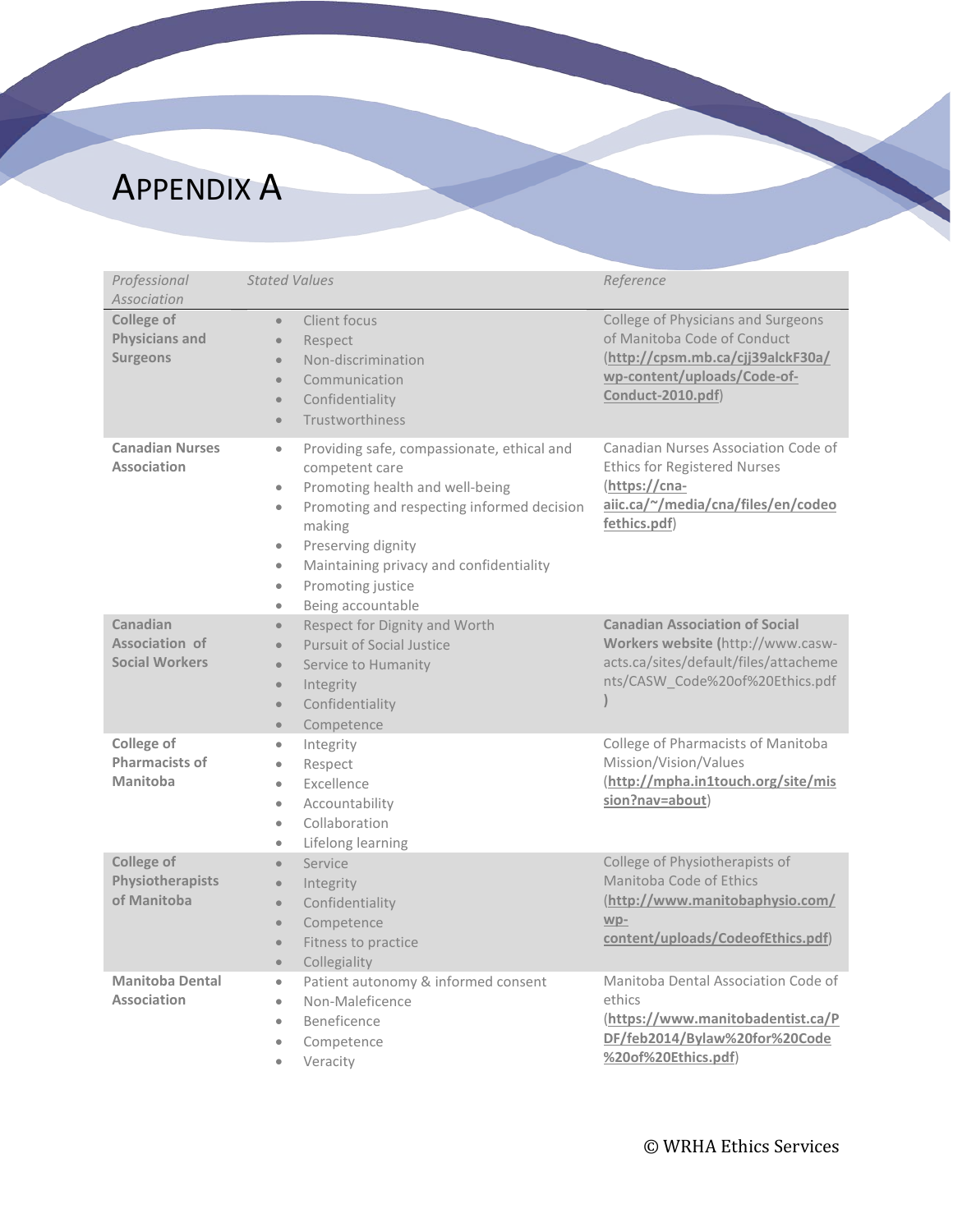## <span id="page-31-0"></span>APPENDIX B

#### <span id="page-31-1"></span>*GLOSSARY OF TERMS11-13*

- **Autonomy** (Respect for): the moral principle that actions are ethically right if they comply with a person's self-determined choice.
- **Beneficence**: the principle that actions are ethically right if they produce positive (good) outcomes.
- **Benevolent paternalism**: intervention intended for the benefit of the patient/client/resident, usually without their express consent (and sometimes against their express objections), to prevent harm to the individual or others. Often the provider will justify the intervention on the basis that the condition being treated is impairing the person's insight into the benefits of the treatment, and with treatment, the person's true preferences will eventually be possible to determine and support.
- **Bias:** a frame-of-mind, perspective, point of view, or inclination. This can be affected by a person's beliefs, values, educational or social background, assumptions, demographic characteristics, and life experiences. Bias is important to recognize and acknowledge because it affects one's opinions and views on what is right and wrong and is highly influential in decision-making.
- **Consequentialism:** an ethical theory emphasizing the moral relevance of actual or likely consequences. By this theory, a decision with positive outcomes is ethically justified, while one that has negative outcomes is not ethically justified. The net benefits are considered when deciding whether something is right or wrong. Even if there are some negative consequences, the decision was "right" if there were more positive than negative effects.
- **Decision-maker**: the person most responsible for making decisions in a situation of ethical uncertainty. In most health care situations, the patient/client/resident (or their authorized substitute decision-maker) is the decision-maker. Occasionally, there will be situations that do not directly affect or involve a patient/client/resident, in which case the decision-maker is the one who is most responsible for carrying out a decision.
- **Deontology:** an ethical theory emphasizing the role of rules, duties and obligations in determining whether something is ethical or unethical. For deontologists, rationally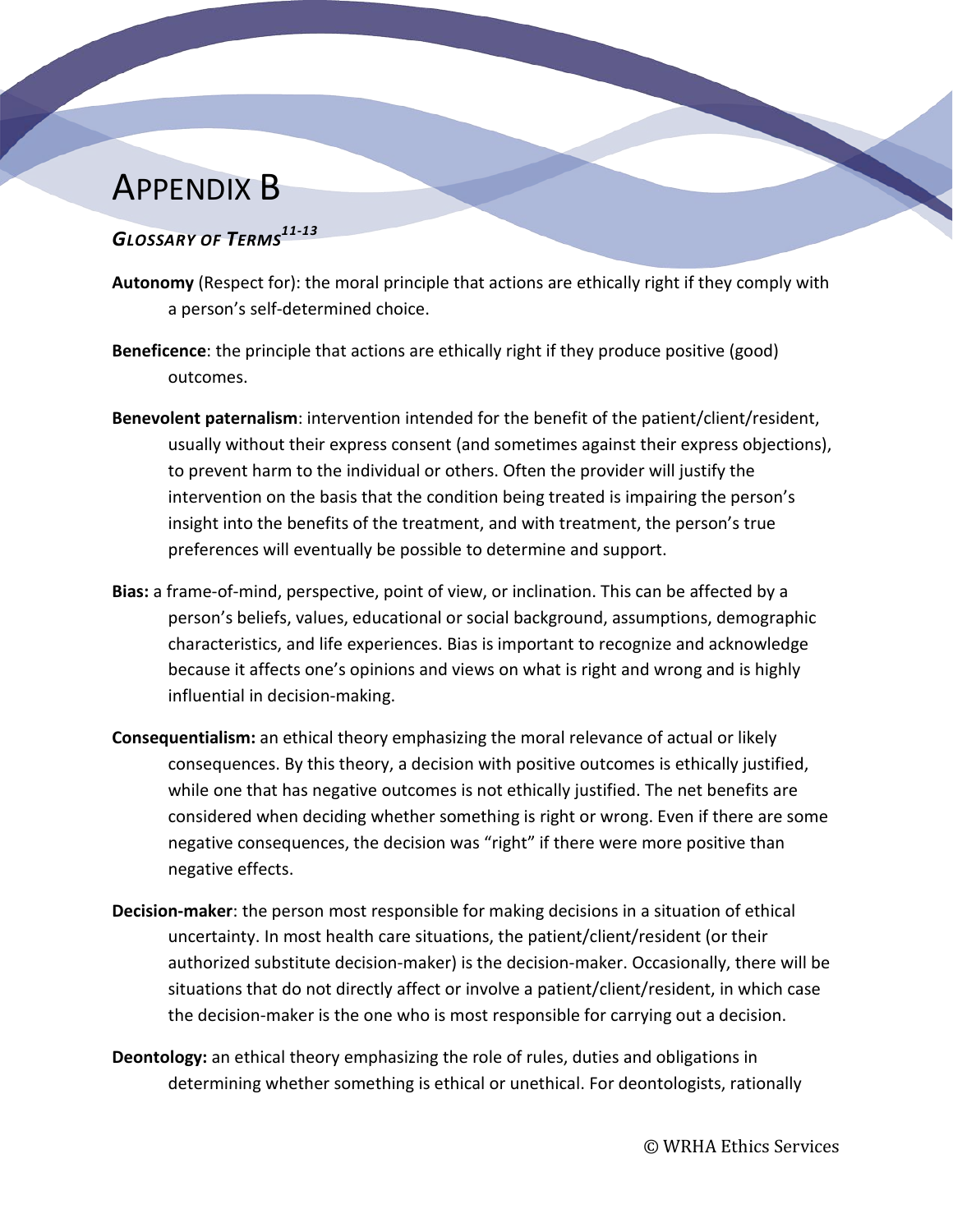derived rules (such as laws, policies and codes of ethics) apply universally, irrespective of the possible outcomes of the decision. The right option is the one that is consistent with the rules.

- **Dilemma**: a problem that arises when there is a choice to be made, with no obvious reason to prefer one option over the other; a choice between two or more conflicting options, or a choice between two options that cannot both be carried out.
- **Ethical conflict**: tension that arises when a value judgment must be made, especially when two (or more) values must be weighed and ranked, and a decision made on which is most important in the situation.
- **Ethics**: the study or morality and moral life; a system for deciding what is right and what is wrong. A systematic way of evaluating values and actions.
- **Fidelity**: the ethical principle that action is ethically right if it involves keeping promises or commitments.
- **Justice**: the principle that action is ethically right if it treats people in similar situations equally.
- **Moral distress**: the negative feelings that occur when one knows the right thing to do but is prevented from doing it through some barrier or constraint. This leads to the sense that one has compromised their integrity, and can cause significant personal emotional reactions.
- **Moral residue**: the negative feelings that arise from involvement in morally distressing situations, that can last for many years, and may manifest via physical, emotional and professional symptoms, including illness, anxiety, depression, and job turnover.
- **Non**-**maleficence:** the principle that actions are ethically right if they avoid producing bad consequences.
- **Principles**: rules or norms that guide behaviour; often a starting point for considering ethical problems and may lead to more specific rules of conduct in some contexts.
- **Relational ethics**: an ethical theory that situates ethical action in the context of the involved relationships. The emphasis is on how the context of a situation, including interpersonal commitments and connections affects ethical decisions. This is especially important in care situations, as most health care decisions will be made in consideration of how they will affect the individual and those close to them, as well as the effects of and on the unique context within which the decision is being made.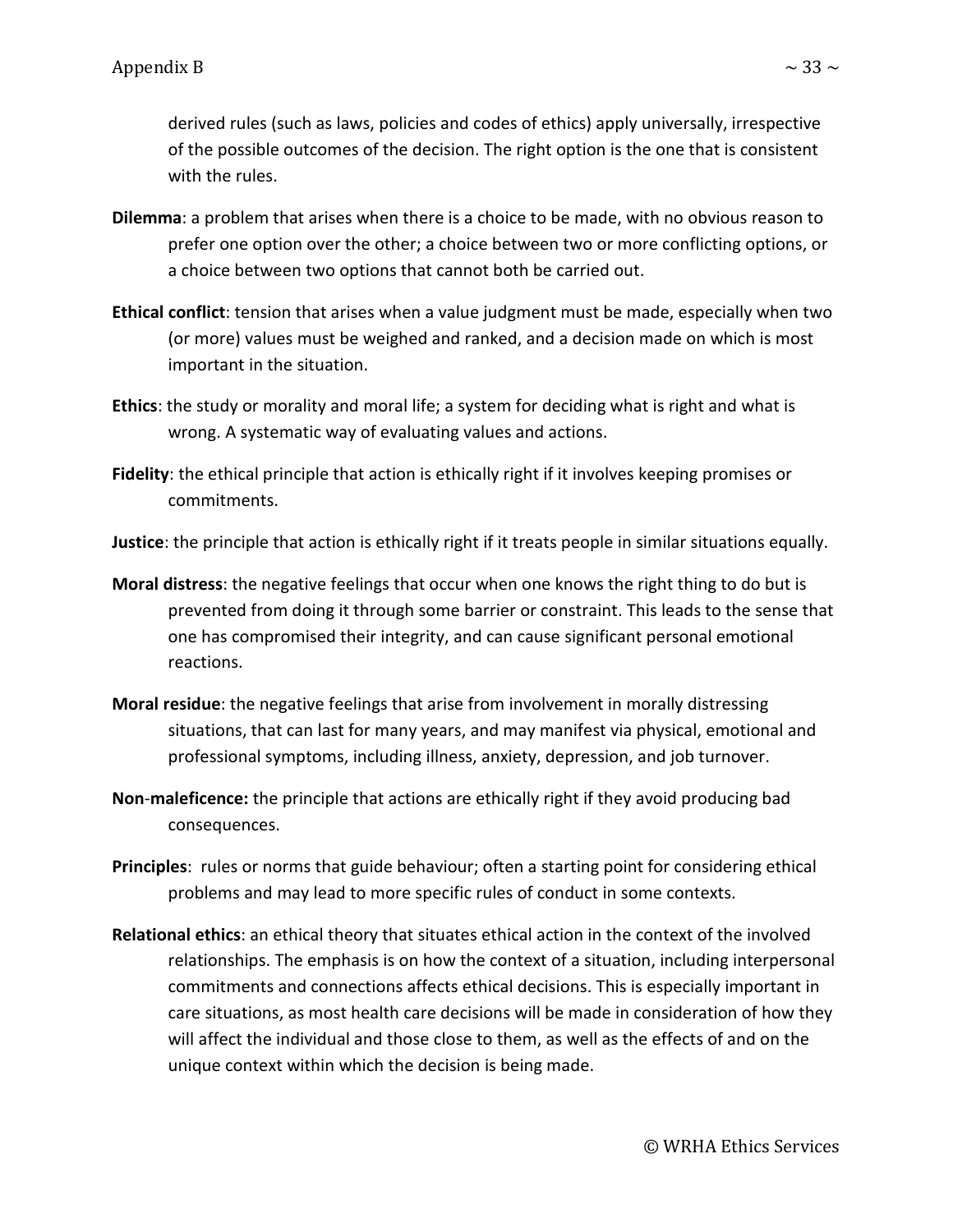- **Stakeholder**: the people and groups who will be affected by a decision; those who have a legitimate voice in the discussion. Different from decision-maker.
- **Uncertainty**: indecision, lack of clarity, when one is unsure of what the ethical problem actually is, and/or which values or principles apply in a situation. This often arises as a sense of something not being quite right, and there may not be anything concrete to suggest what it might be.
- **Utilitarianism:** an ethical theory emphasizing the consideration of the net good, measured by happiness, that is produced by a decision. A consequentialist theory, this view states that the decision that produces the most happiness is the most ethically justified.
- **Values**: a person's individual perspective, opinions, beliefs, and views about what is important. Values guide actions by suggesting what is most important when decisions are made. Values are highly individual, and ethical conflicts often arise when values must be ranked in importance in order to decide the right thing to do.
- **Veracity**: the ethical principle that actions are right if they involve truthful communication and avoid dishonesty.
- **Virtue Ethics:** This ethical theory focuses on moral character, and considerations of what a virtuous person might do in a given situation. This theory is often contrasted with ruleor consequence-based justifications.